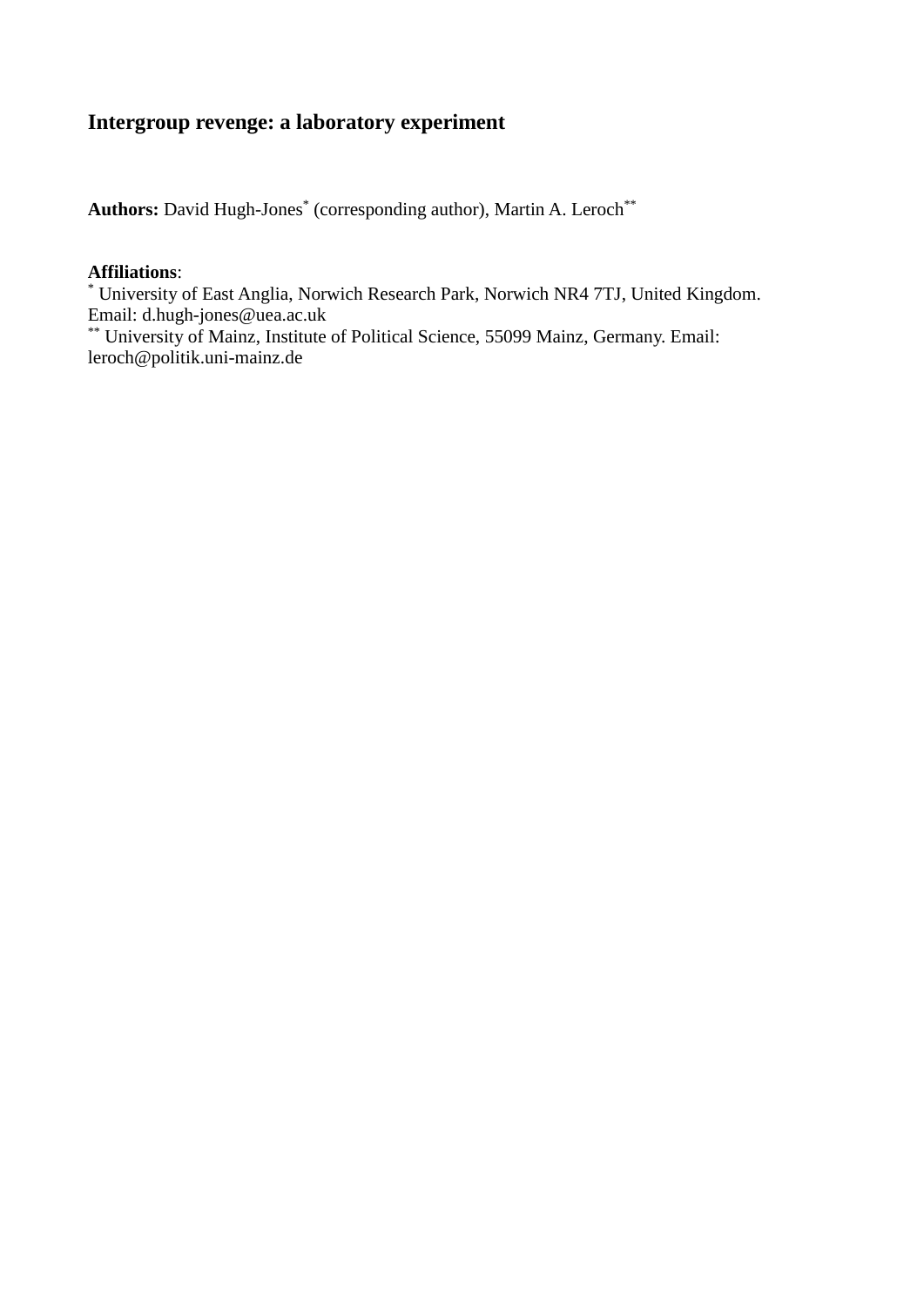## **Intergroup revenge: a laboratory experiment**

**Abstract:** Several everyday examples imply that humans reciprocate not only towards direct perpetrators, but also to entire groups, thereby potentially affecting innocent bystanders. We test the hypothesis that people are predisposed to reciprocate against groups. In a laboratory experiment, subjects who were helped or harmed by another player's action reacted by helping or harming another member of that player's group. This *group reciprocity* was only observed when one group was seen as unfairly advantaged. Thus, activation of group reciprocity may be a causal mechanism that links perceived injustice to intergroup conflict. We discuss the relevance of group reciprocity to political and economic phenomena including violence, discrimination and team competition.

**Key Words**: Experiment, Intergroup revenge, Fairness, Group identity

**JEL**: D03, D74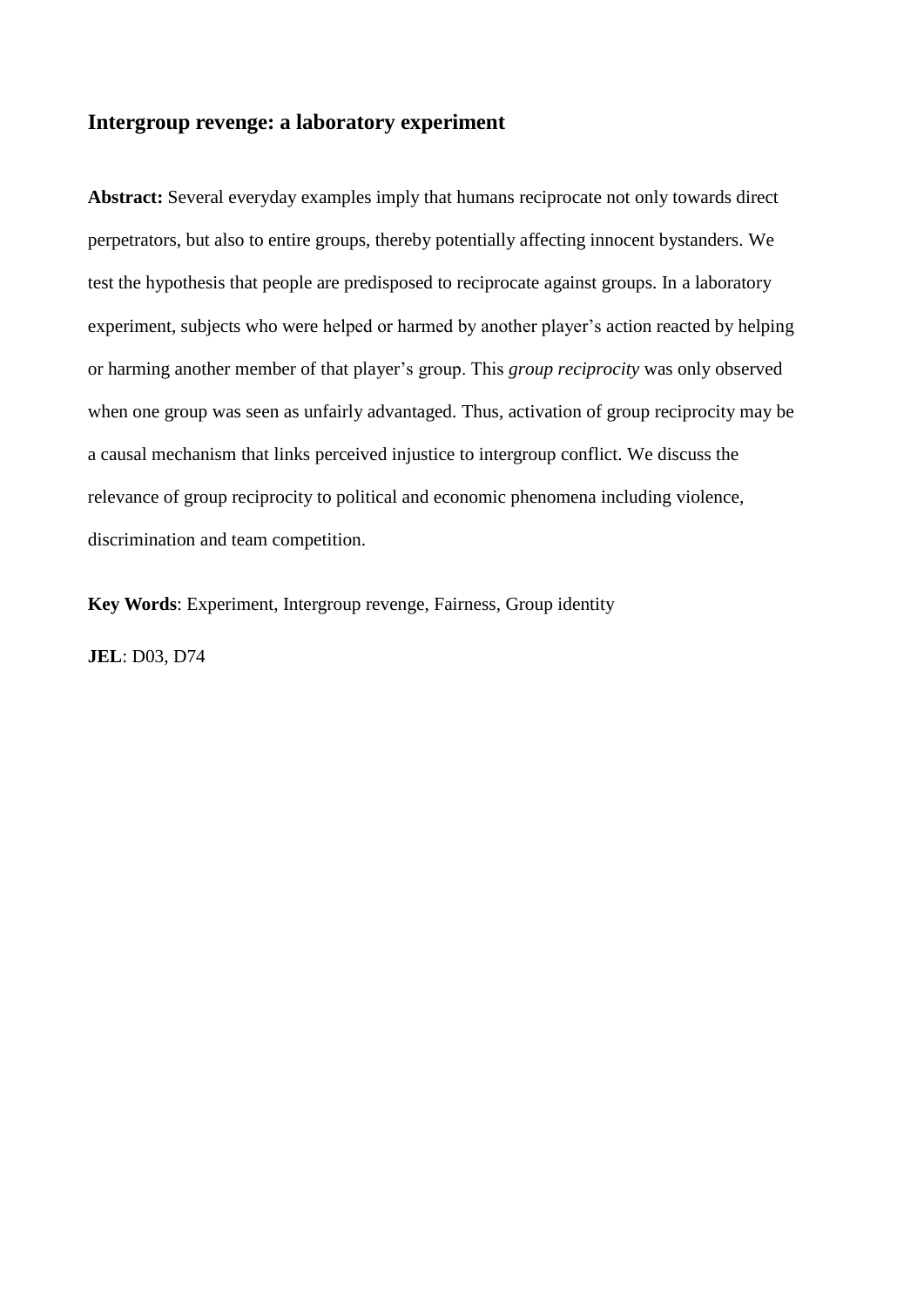# **1. Introduction**

Humans categorize themselves and others by group membership. While such categorization need not necessarily affect behavior, at times it certainly does. In this paper, we analyze how group membership affects behavior of recipients of actions towards innocent third parties, who happen to share the group membership with a previous, initial actor. More specifically, we want to know if, and if so under which circumstances, revenge is not only oriented at direct perpetrators, but expands to the entire group they belong to.

At first sight it appears straightforward that people take revenge against entire groups, not only against direct individual perpetrators, even in routine social and economic life. For instance, consumers buy fewer products from countries which they see as politically antagonistic (Klein et al. 1999, Leong et al. 2008). Further, on days after terrorist bombings in Israel, Jewish (Arab) judges become more likely to favor Jewish (Arab) plaintiffs in their decisions, and Israeli Arabs face higher prices for used cars (Shayo and Zussman 2011, Zussman 2012). On a political level, for instance, Keynes (1922) perceived the Treaty of Paris' devastation of the German economy as an act of revenge, and quoted Thomas Hardy's play *The Dynasts*: "Nought remains / But vindictiveness here amid the strong, / And there amid the weak an impotent rage." In its most extreme case, revenge against groups may trigger violent intergroup conflict. After an argument between an Indian Dalit and an upper caste farmer, upper caste villagers attacked 80 Dalit families (Hoff et al. 2011). In Atlanta, 1906, after newspaper allegations of black attacks on white women, a group of white people rioted, killing 25 black men (Bauerlein 2001). In both cases, innocent people were made to suffer for the real or supposed crimes of others. Many field studies of intergroup violence report similar tit-for-tat processes, with harm to members of one group being avenged by attacks on previously uninvolved coethnics of the original attackers (Horowitz 1985, 2001; Chagnon 1988).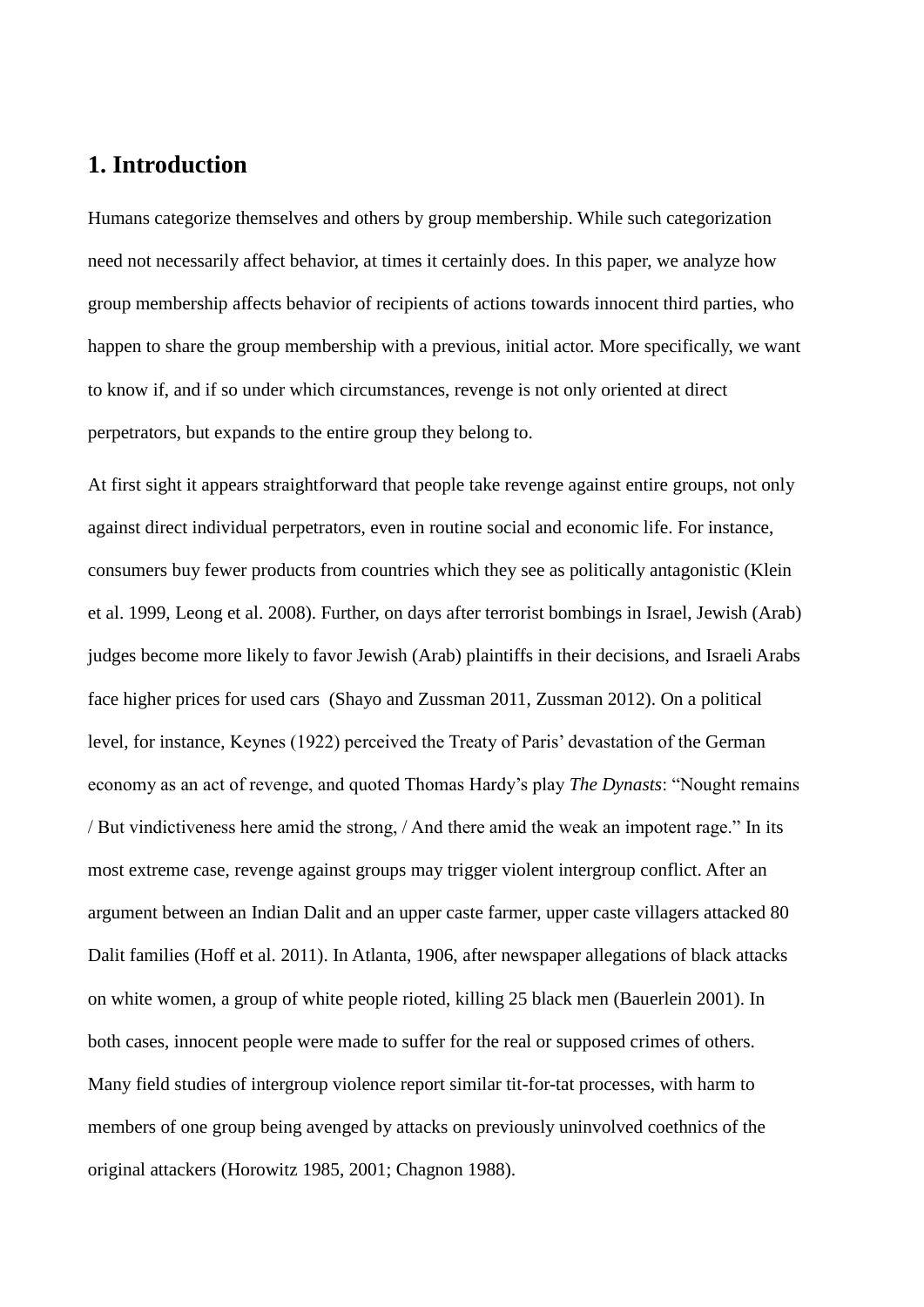The psychology of reciprocity may indeed play a part in these phenomena. Laboratory experiments show that humans reciprocate harm done to them, even at a cost to themselves (Fehr and Gächter 2000; Falk and Fischbacher 2006). A natural extension, which would account for the episodes described above, is that humans reciprocate not only towards individuals, but also towards entire groups. We label retaliation against a perpetrator's group members *group reciprocity*.

However, these examples do not provide conclusive evidence for the motivations underlying group reciprocal behavior. In field studies it is hard to distinguish group reciprocity from ingroup bias under external threat (Sherif et al. 1961), or from strategic considerations, e.g. if people are rewarded for defending their coethnics (Chagnon 1988). Therefore, to identify group reciprocity cleanly, we ran a computerized laboratory experiment.

We emphasize that we do not believe real-world scenarios like those above can be recreated in the lab. This holds especially for episodes of violent conflict. However, experimenters can study *analogous* situations, such as intergroup contests and vendettas (Bornstein et al. 1992, 2003; Weisel and Zultan 2013; Abbink and Herrmann 2009). Here, we test for an individual psychological mechanism which may underlie real-world phenomena. We also examine how inequality and unfairness affect group reciprocity.

Our theory relates to existing work on in-group favouritism. As previous experiments show, people value group membership, and prefer to interact with others from their own group (Hargreaves-Heap and Zizzo 2009; Currarini and Mengel 2012). They cooperate more with ingroup members (de Cremer and van Vugt 1999; Goette et al. 2006; Guala et al. 2012). Group members give more to each other, punish each other less and reward each other more (Bernhard et al. 2006; Chen and Li 2009; Currarini and Mengel 2012). Shared group identity may also provide a simple coordination mechanism for individuals (Chen and Chen 2011).

However, these phenomena appear insufficient to explain extreme prejudice of the form outlined above or even violence against outgroups (Brewer 1999). Indeed, in-group bias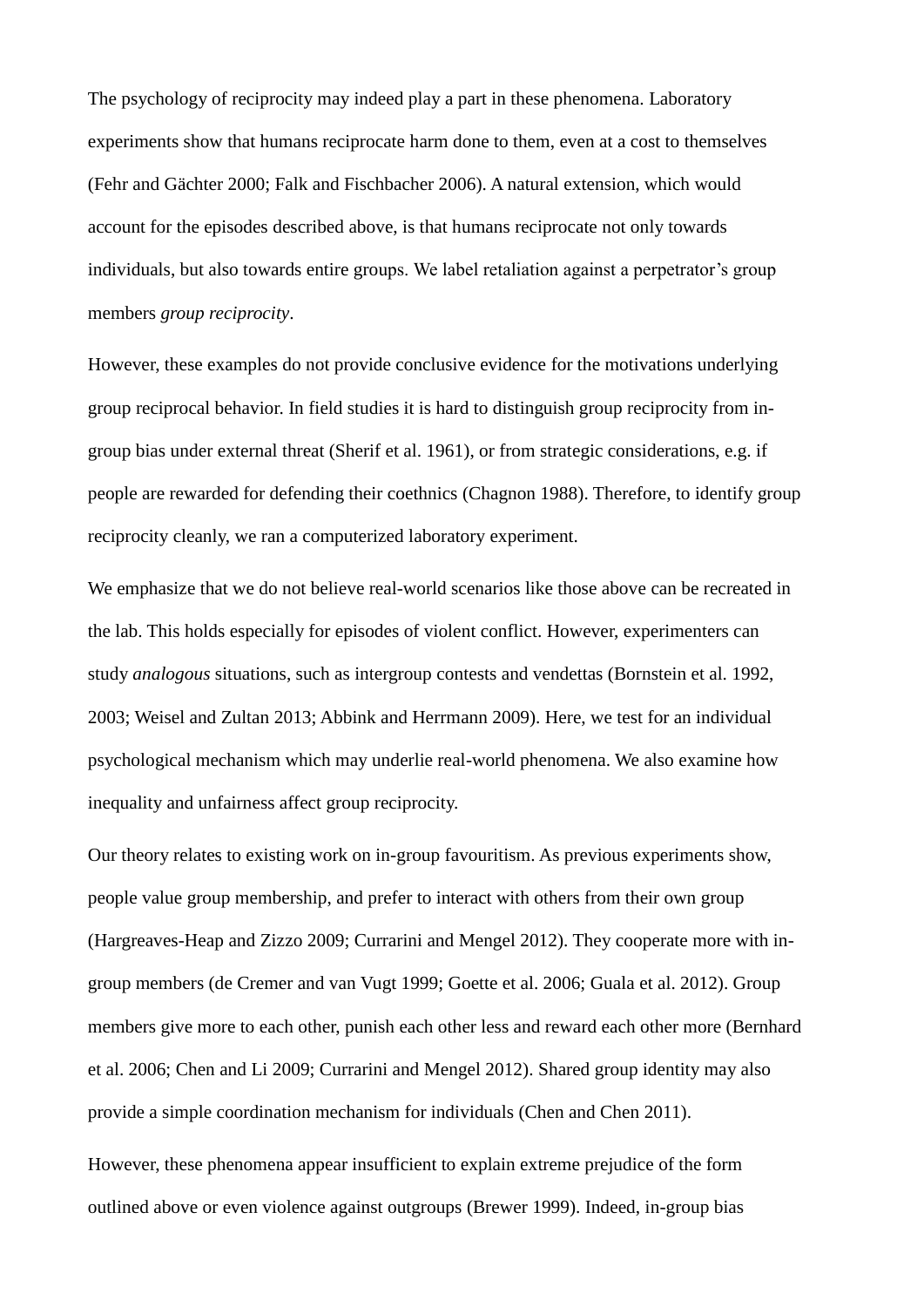disappears when subjects allocate a "bad" such as exposure to aversive noise (Mummendey et al. 1992). In response to this explanatory gap, psychologists have developed theories of intergroup emotions, including "vicarious retribution", a propensity to retaliate against groups (Lickel et al. 2006). We extend this literature by conducting an incentivized experiment which identifies group reciprocity, while avoiding a number of confounds. Of existing experiments, some have examined only verbal attitudes (Stenstrom et al. 2008), while others cannot cleanly distinguish individual-level reciprocity from group reciprocity, because the reciprocator's choices affect the whole outgroup including the individual who committed the offence (Gaertner et al. 2008, Abbink and Herrmann 2009). Our design makes it clear to subjects that they are interacting with different members of the same group.

Our experiment also differentiates group reciprocity from "generalized" or "downstream indirect" reciprocity. This is a phenomenon in which another person's helpful/harmful behaviour causes the subject to help/harm other people in general (Dufwenberg et al. 2001, Greiner and Levatti 2005, Stanca 2009). Generalized reciprocity could be supported by various mechanisms, including learning, imitation, or changes in mood. By contrast, group reciprocity is directed specifically against the original offender's group, not just against people in general. We distinguish group reciprocity from generalized reciprocity by including control treatments where subjects can reciprocate against a "neutral" third party.

As well as testing for the existence of group reciprocity, we also make a start at understanding its correlates. We examine the relationship between group reciprocity and fairness perceptions. Qualitative studies and cross-country regressions both show a link between inequality, unfairness, and intergroup conflict (Tambiah 1996; Horowitz 2001; Cederman et al. 2011). In different experimental sessions we varied the perceived unfairness of intergroup allocations, by allocating a reward to one group either randomly, or as the reward for group performance in a quiz. We show that group reciprocity is only observed when rewards are allocated randomly – a treatment which subjects perceived as less fair. Also, subjects who perceived the experiment as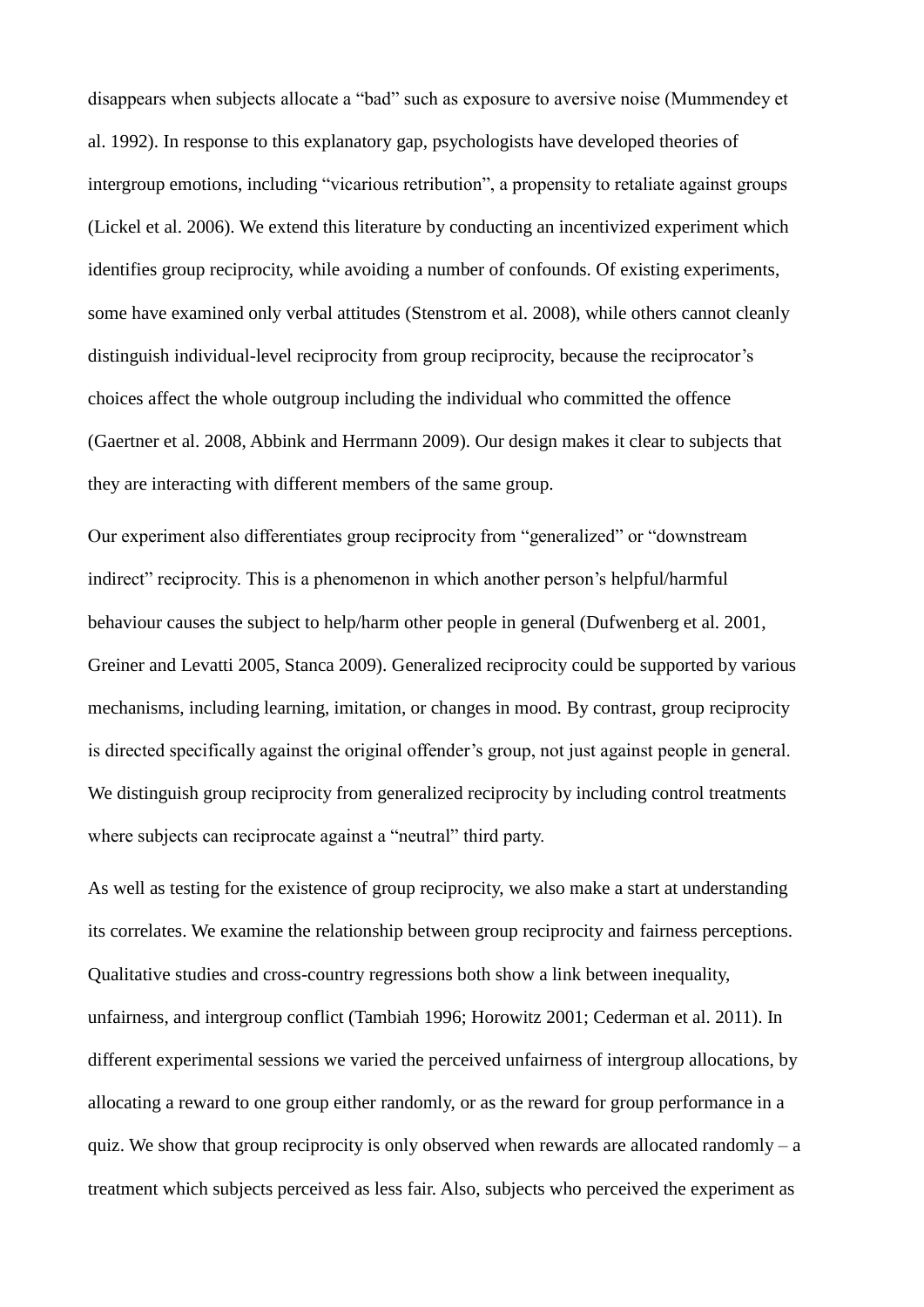less fair were more likely to group-reciprocate.

# **2. Experimental Design**

Our experiment consisted of three stages: a group-induction stage, a stage with the economic games, and a post-experimental questionnaire. We first describe the stages on a more general level before detailing the games subjects played.

#### 2.1. Experimental Stages

1

In the first stage, we induced group identity. Subjects were randomly allocated into four colorcoded groups of four: green, orange, purple, and brown. Each subject's color group was shown throughout the experiment by a colored strip at the side of the screen. Subjects then played a quiz, consisting of 20 trivia questions, with their group members, during which they could communicate by chat.<sup>1</sup> After the quiz, subjects were rewarded for group performance. Each group member's correct answer was rewarded with 10 Experimental Currency Units (ECU, 1  $ECU = 5$  Euro cent) for the group. A group's earnings were divided equally among its members.<sup>2</sup>

In addition, in 12 of our 15 sessions, members of one randomly selected group received a 100 ECU bonus. In the remaining three sessions, the group with the highest score in the quiz received the bonus. We used these *random bonus* and *winner bonus* sessions to manipulate perceptions of intergroup fairness.<sup>3</sup> The group receiving the bonus was announced directly after

<sup>&</sup>lt;sup>1</sup> It was forbidden to communicate personal information. All subjects followed these instructions.

 $2$  100 ECU per subject were described as an endowment for the second part of the experiment. To ensure that each subject had at least 100 ECU, minimum group earnings of 400 ECU were implemented. This endowment was purely a framing manipulation to increase subjects' sense that they had "earned" their ECU.

<sup>&</sup>lt;sup>3</sup> The reason for the imbalance between the number of sessions in each treatment is as follows: we wished to examine individual-level correlates of group reciprocity, so we ran extra sessions using the random bonus treatment which turned out to induce group reciprocity. Note that our results are significant when aggregating across all types of sessions.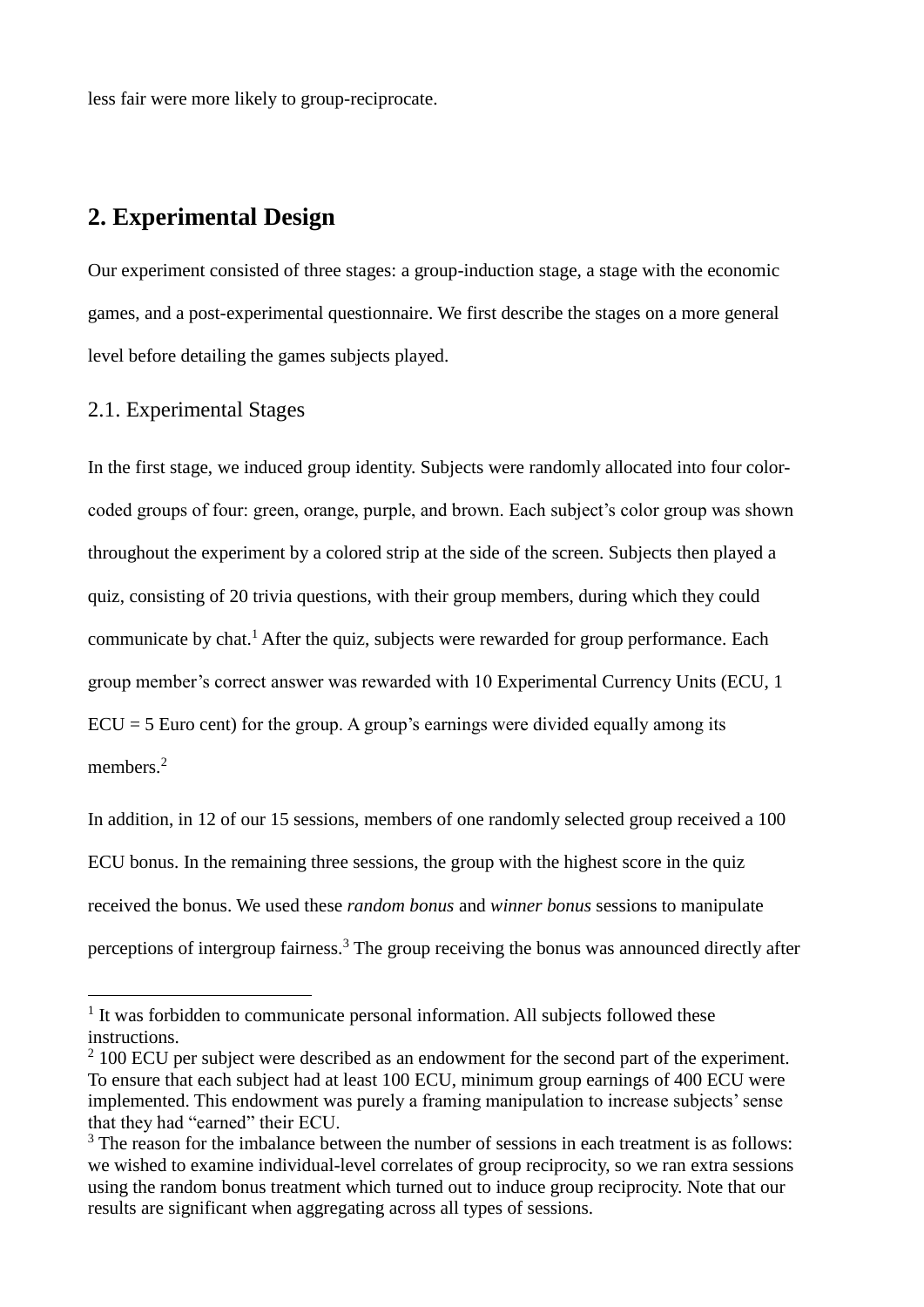the quiz. Subjects then answered a brief questionnaire, including the question "How fair did you think the quiz was?" with answers on a Likert scale from 1 to 5. We expected that subjects would perceive a bonus to the winning team as fairer than a randomly given bonus (cf. Ball and Eckel 1998, Cherry et al. 2002).

The second stage was the core of our experiment. In it, subjects played eight repetitions of two rounds of a two-player linear public goods game (PGG). In each public goods game, both subjects shared a fund of 100 ECU. Each subject could take up to 50 ECU out of the fund. ECU remaining in the fund were multiplied by 1.5 and shared equally between the two.

The basic structure of each repetition was as follows: subjects played a PGG with one other subject, from a set of four subjects. They then received feedback about exactly one other subject's play from the four. Lastly, they played another PGG with one other subject from the four. This two-round structure allows subjects to observe another player's behaviour in the first round, and react to it in the second round. The details of the matching protocol are described in detail below. After the second round, subjects learned the choices of both their partners, and their total earnings from the repetition. Total earnings from one randomly chosen repetition were used for payment.

We framed the game as a decision to "take" ECU from the common fund in order to emphasize that this decision would harm the other player.<sup>4</sup> In the public goods game, actions that harm the other are beneficial to oneself. This makes our results comparable to previous work which uses public goods games to measure individual-level reciprocity (e.g. Fischbacher et al. 2001). It would also be interesting and important to use a game in which other-harming actions were costly.

### 2.2. Matching

1

<sup>&</sup>lt;sup>4</sup> By "harm", we simply mean "reduce the other's earnings". We cannot be sure whether our subjects perceived taking from the common fund as harmful or simply as not helpful, since this depends on what they perceived to be the default or baseline action.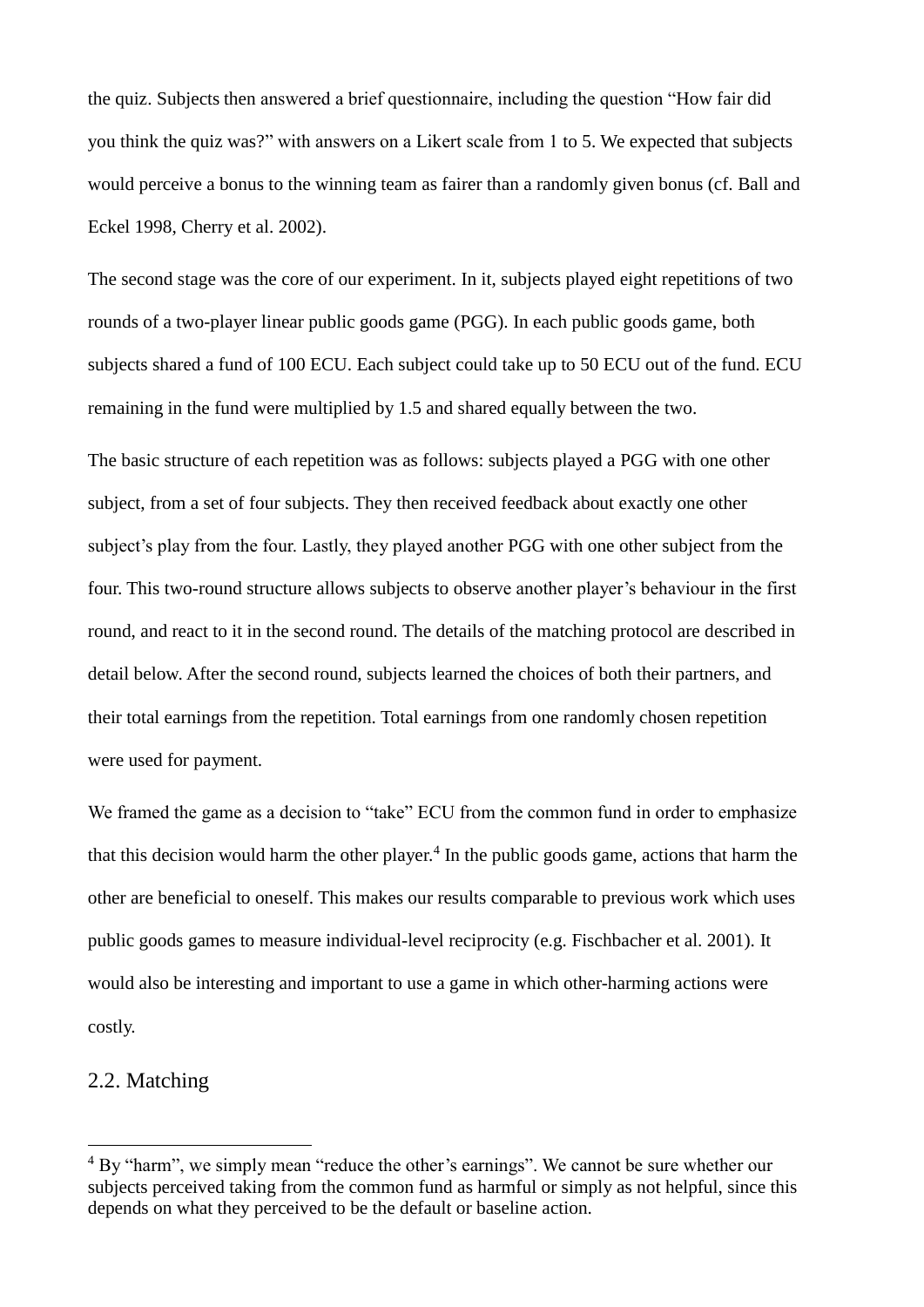Within each of the eight repetitions, subjects were matched in groups of four. Matching was different in different treatments (which varied across repetitions, i.e. this is a within-subject design). These treatments were designed to identify group reciprocity, while avoiding several potential confounds.

Group reciprocity occurs when (a) a second party helps/harms the subject and (b) the subject responds by helping/harming another person in the second party's group. To distinguish group reciprocity from individual reciprocity, the subject must know that the original person in part (a) is different from the person she helps/harms in part (b). We did this as follows: in each of the eight repetitions, subjects were shown the sets of four in which they were interacting. All four subjects' color groups were represented on screen by colored circles, along with the subjects' earnings from the quiz. We used arrows on screen to show each subject his or her partners for the first round PGG, and for the second round PGG.

In *first party/same group* repetitions, subjects received feedback on their own partner's play in the first PGG. This partner is labelled P1 in Figure 1. In the second round, subjects played against a different player (labelled P2). P2 was in the same group as P1. Thus, subjects learnt about how P1 had played against them in the first round, and could then react to this by playing differently against P1's group member, P2.

Subjects might react to P1's play by playing differently against all players, not just against P1's group members. This would be generalized reciprocity, as described above. To control for this, in *first party/different group* treatments, P2 was a member of a third, neutral group – neither the subject's own group, nor P1's group.<sup>5</sup>

Thus, if we see a correlation between P1's choice in the first round PGG with the subject, and the subject's choice in the second round PGG against P2, this could be due to generalized reciprocity or group reciprocity. If this correlation is higher in the *first party/same group*

1

<sup>&</sup>lt;sup>5</sup> Subjects might become more generous to other members of their own group in the face of an external threat (e.g. Sherif et al. 1961). To avoid this potential confound, we ensured that P2 was never from the subject's own group.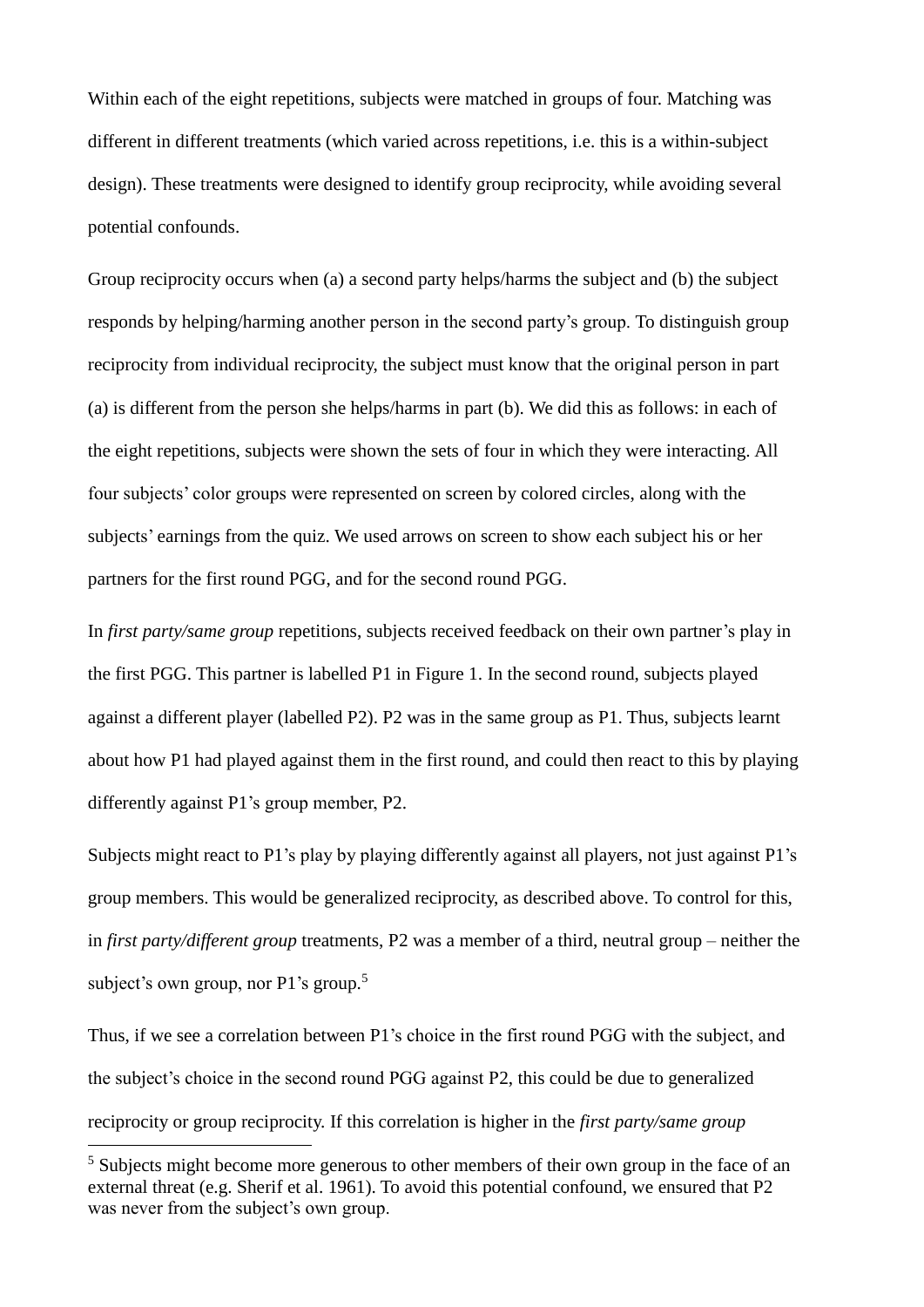treatment, where P1 and P2 share a group membership, this can be ascribed to group reciprocity alone.

Figure 1 summarizes the *first party/same group* and *first party/different group* treatments.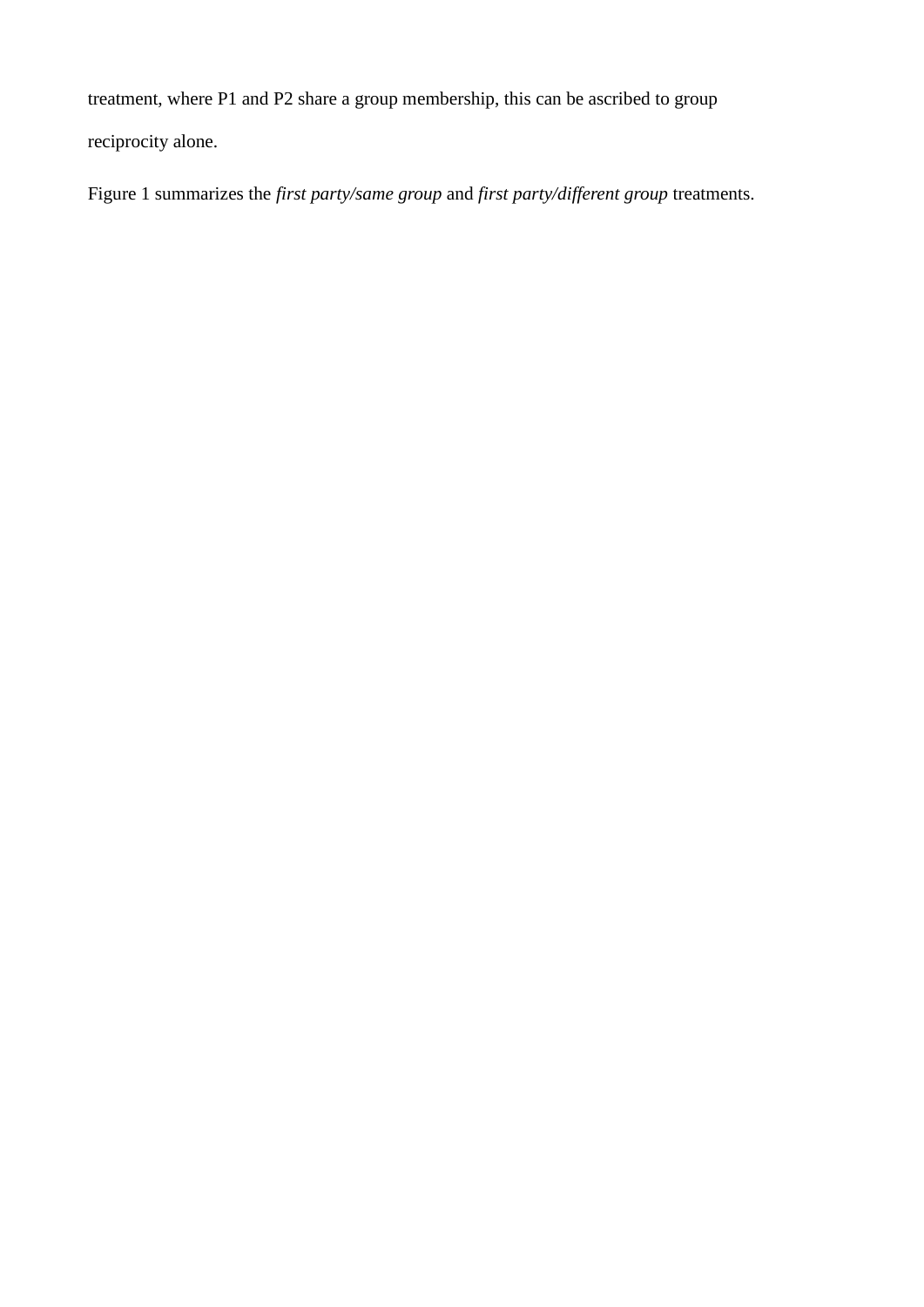### *First party/same group*



## *First party/different group*

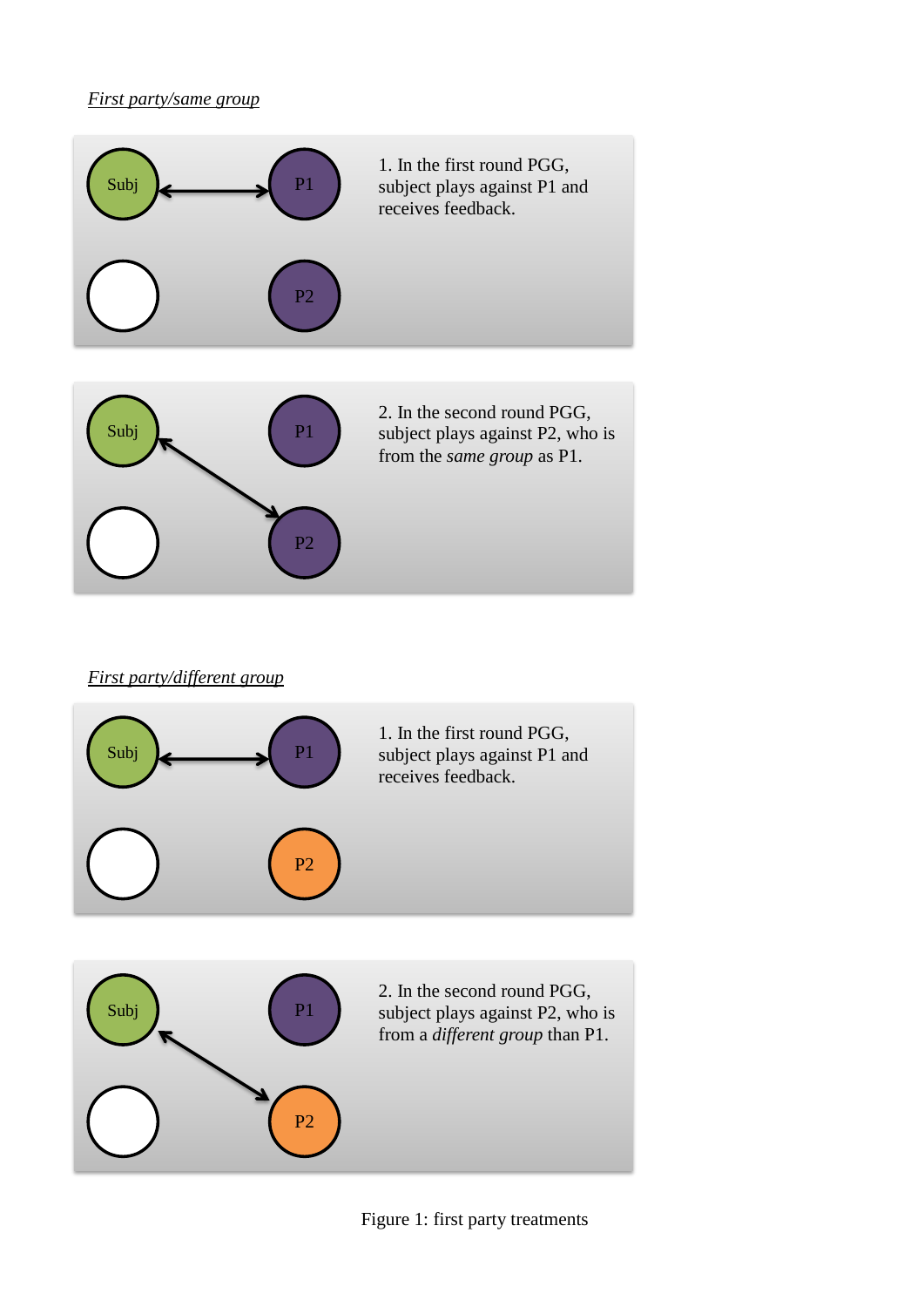The first party treatments examine how subjects respond to an outgroup member helping or harming them. Subjects might also respond to an outgroup member helping or harming someone else (say, someone else in the subject's group), by helping or harming others in that outgroup. For example, ethnic riots often start when people take revenge on perceived slights offered to their co-ethnics or co-religionists (Horowitz 2001).

The *third party/same group* and *third party/different group* treatments were designed to examine this. In these treatments, after the first round, subjects did not learn how their own partner played. Instead they learned how another player had played against someone else. They then played the second PGG against their first round partner again (whom we label P2, i.e. in all treatments, P1 is the first round player about whom the subject receives feedback, and P2 is the subject's partner in the second round). As before, in *same group* treatments, P2 was in P1's group, while in *different group* treatments, P2 was in an uninvolved neutral group. As before, subjects might react to P1's play in the first PGG, by playing differently in the second PGG. If subjects reciprocate specifically against P1's group members, we will see more reciprocity in the *same group* treatment than in *the different group* treatment.<sup>6</sup> Figure 2 summarizes the *third party/same group* and *third party/different group* treatments.

Between repetitions, subjects were rematched into different sets of 4. The rematching was fixed so that all subjects experienced all treatments over the 8 repetitions.<sup>7</sup> This within-subjects design allows more accurate inferences about group reciprocity's individual-level covariates. Treatments were balanced across repetitions and colour groups.

After the eight repetitions, subjects answered a survey and were paid privately.

<u>.</u>

<sup>&</sup>lt;sup>6</sup> In third party repetitions, we also varied whether the feedback player P1 was playing against someone from the subject's own group, or someone from a different, neutral group. This allows us to examine whether subjects react more strongly when P1's action affects a member of the subject's own group. As overall results from third party treatments were null, we do not report further on this here.

 $7$  Two of our sessions used only the first party treatment.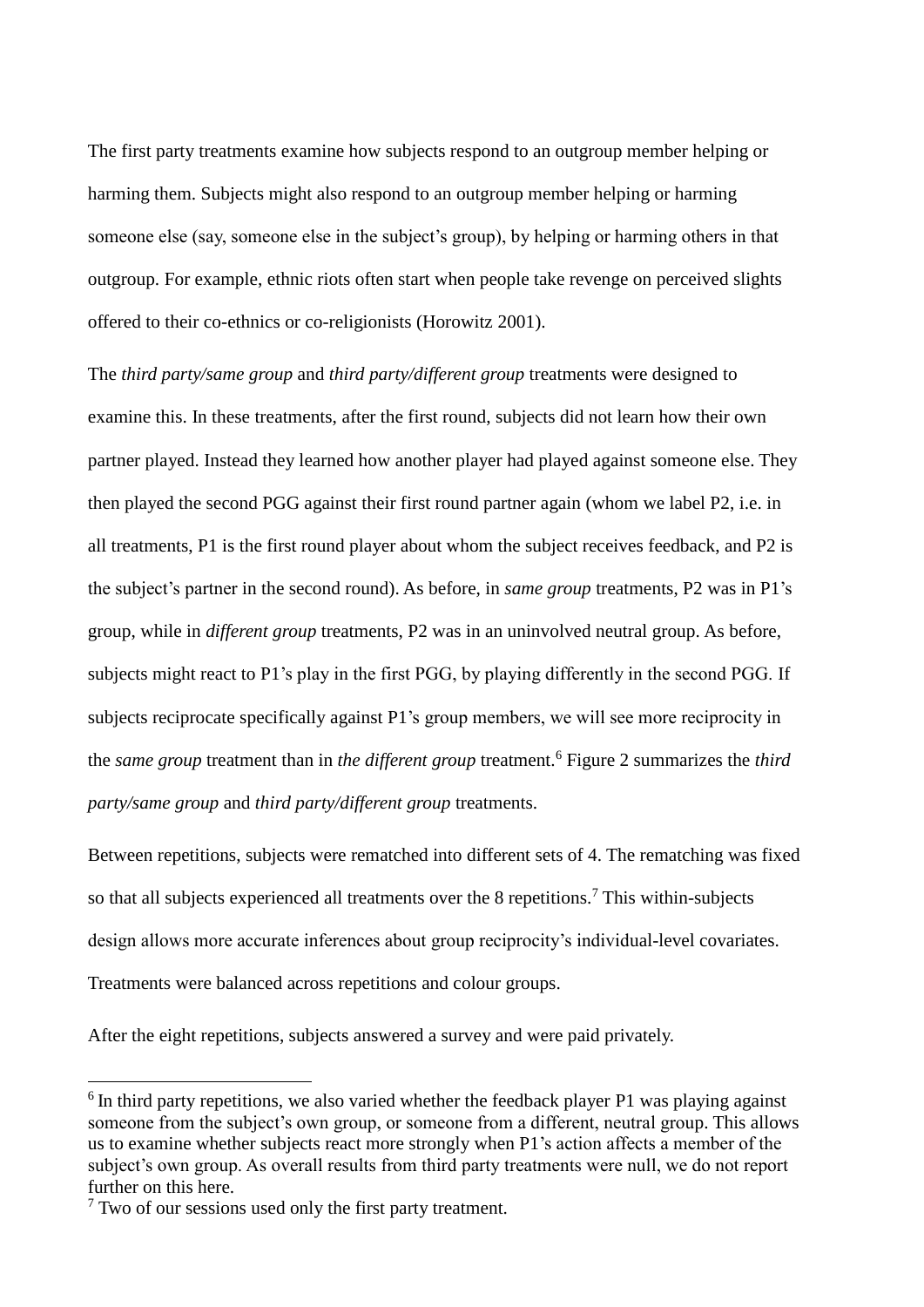### *Third party/same group*



1. In the first round PGG, subject plays against the horizontal player. S/he receives no feedback about this game, but receives feedback about P1's play against the other member of the foursome.



2. In the second round PGG, subject plays against the horizontal player again. This player is from the *same group* as P1.

#### *Third party/different group*



1. In the first round PGG, subject plays against the horizontal player. S/he receives no feedback about this game, but receives feedback about P1's play against the other member of the foursome.



2. In the second round PGG, subject plays against the horizontal player again. This player is from a *different group* than P1.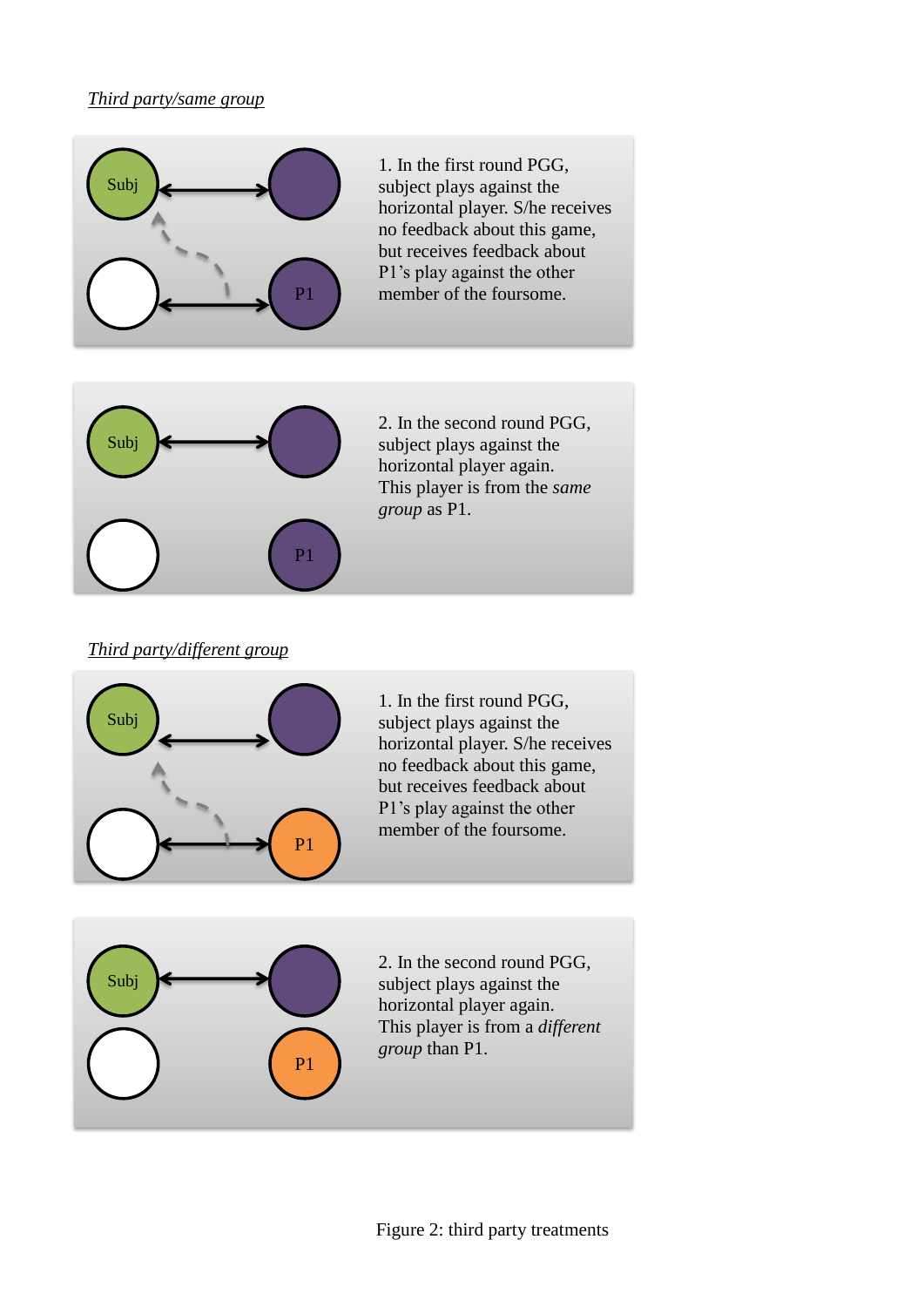#### 2.3 Variations

Some repetitions and sessions varied this basic setup.

One driver for group reciprocity might be changes in beliefs. For example, seeing someone from another group play selfishly, the subject might expect others from that group to do the same, and adjust her own play accordingly. To test how far this explains group reciprocity, in two of the eight repetitions, we elicited subjects' beliefs about their second round partner's play. Guesses were monetarily incentivized.

We also looked at this in another way. In sessions 11 and 12, we did not elicit beliefs. Instead, in each set of four, one subject's second round partner had an action chosen randomly for them by the computer, rather than being able to choose themselves. This was announced to both players before they made their choices. If expectations of the second round partner's play drives group reciprocity, we would expect group reciprocity to disappear when the second round partner's choice is made random. To gather more relevant data, these sessions only include first party treatments.

In three sessions, we included a second quiz after half of the public goods games were played. Subjects played the quiz in a team consisting of members of other groups. This was to test the idea that cooperation with outgroup members in a joint task can reduce intergroup prejudice (Gaertner et al. 1993). Since results were null, we do not analyse this further here.

In total, we ran 15 sessions of 16 subjects each. Table 1 below summarizes the different variations in each session.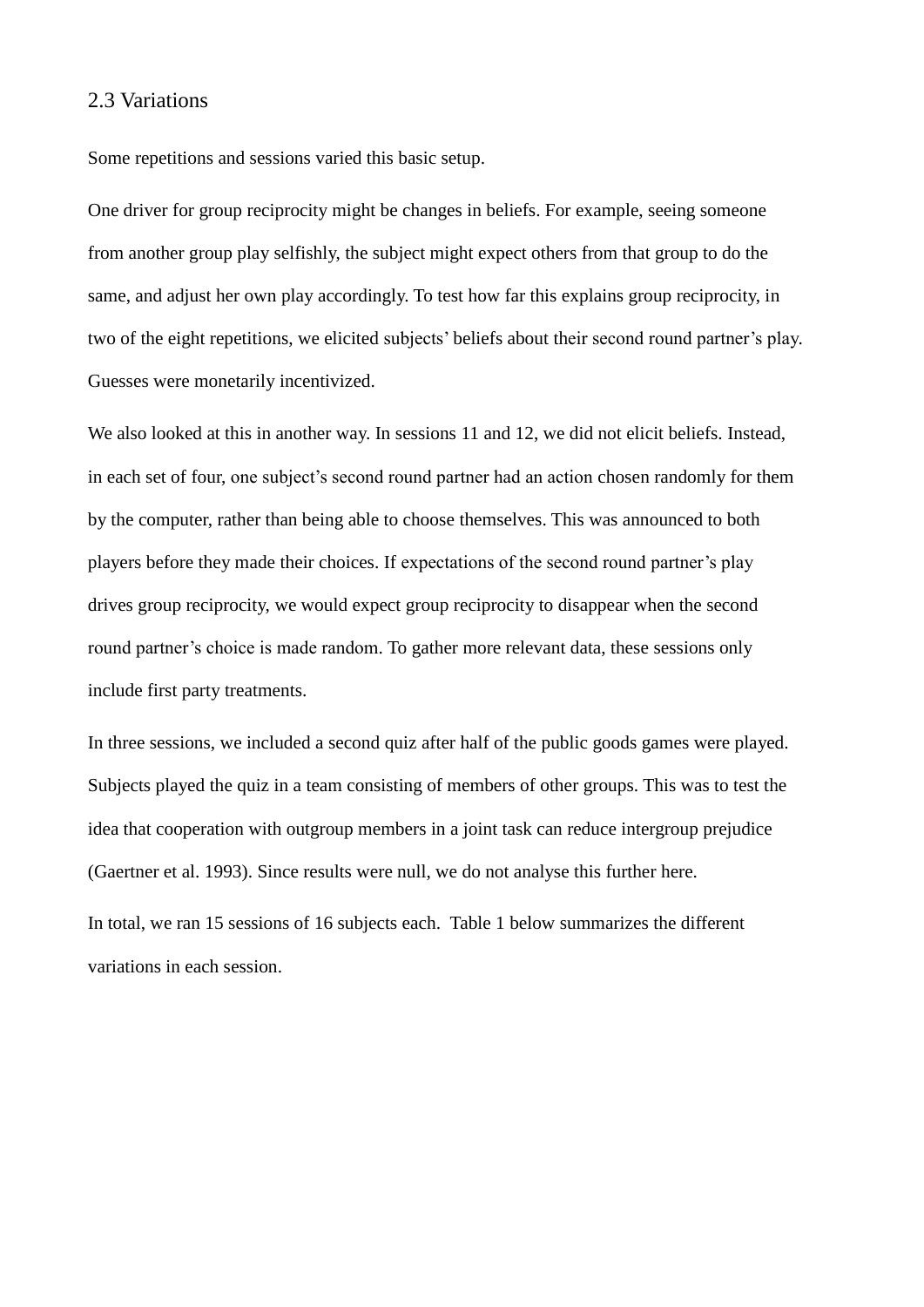#### Table 1: summary of sessions

| <b>Sessions</b> | <b>Treatments</b>     | <b>Quiz bonus</b> | <b>Beliefs?</b>  | Second quiz?   |
|-----------------|-----------------------|-------------------|------------------|----------------|
| $1-3$           | First and third party | Winning team      | Elicited         | No             |
| $4 - 10$        | First and third party | Random team       | Elicited         | No             |
| $11 - 12$       | First party only      | Random team       | Random decisions | N <sub>0</sub> |
| $13 - 15$       | First and third party | Random team       | Elicited         | <b>Yes</b>     |

The experiment took place in the computer laboratory of the University of Hamburg, using the software zTree (Fischbacher 2007). Subjects were recruited from the laboratory's pool via ORSEE (Greiner 2004). 240 subjects participated on four separate days.<sup>8</sup> Sessions lasted about an hour. Average earnings per session were 14.48 EUR.

# **4. Model**

<u>.</u>

Here is a simple formal framework to help interpret our results. Suppose a subject interacts in sequence with two other agents. His or her utility is given by

$$
u(p, k_1, k_2) = V(p) + (\mu + v \mathbf{1}_{SameGroup})k_2 + (\beta + \delta \mathbf{1}_{SameGroup})k_1k_2
$$
\n(1)

where *p* is own material payoff,  $V(\cdot)$  is a weakly concave function of *p*,  $k_l$  is the first agent's kindness to the subject and *k<sup>2</sup>* is the subject's kindness to the second agent. The indicator variable *1SameGroup* takes the value 1 when the two other agents share group membership, and 0 otherwise. Subject's kindness to agent *j* can be measured as  $(p_j - p_{min})/(p_{max} - p_{min})$  where  $p_j$  is *j*'s actual material payoff, and *pmax* and *pmin* are his maximum and minimum material payoffs over the set of the subject's possible actions, taking *j*'s own action as given.

The second term in this equation,  $\mu + vI_{SameGroup}$ , represents altruism, where  $\mu$  represents unconditional altruism towards others, irrespective of their group membership, and *ν* allows for different levels of altruism towards members of specific groups. The third term, *β + δ1SameGroup*, represents reciprocity, and parametrizes the increase in utility when agent 1 is kinder/unkinder

<sup>&</sup>lt;sup>8</sup> The online appendix shows participants' descriptive statistics, including demographics.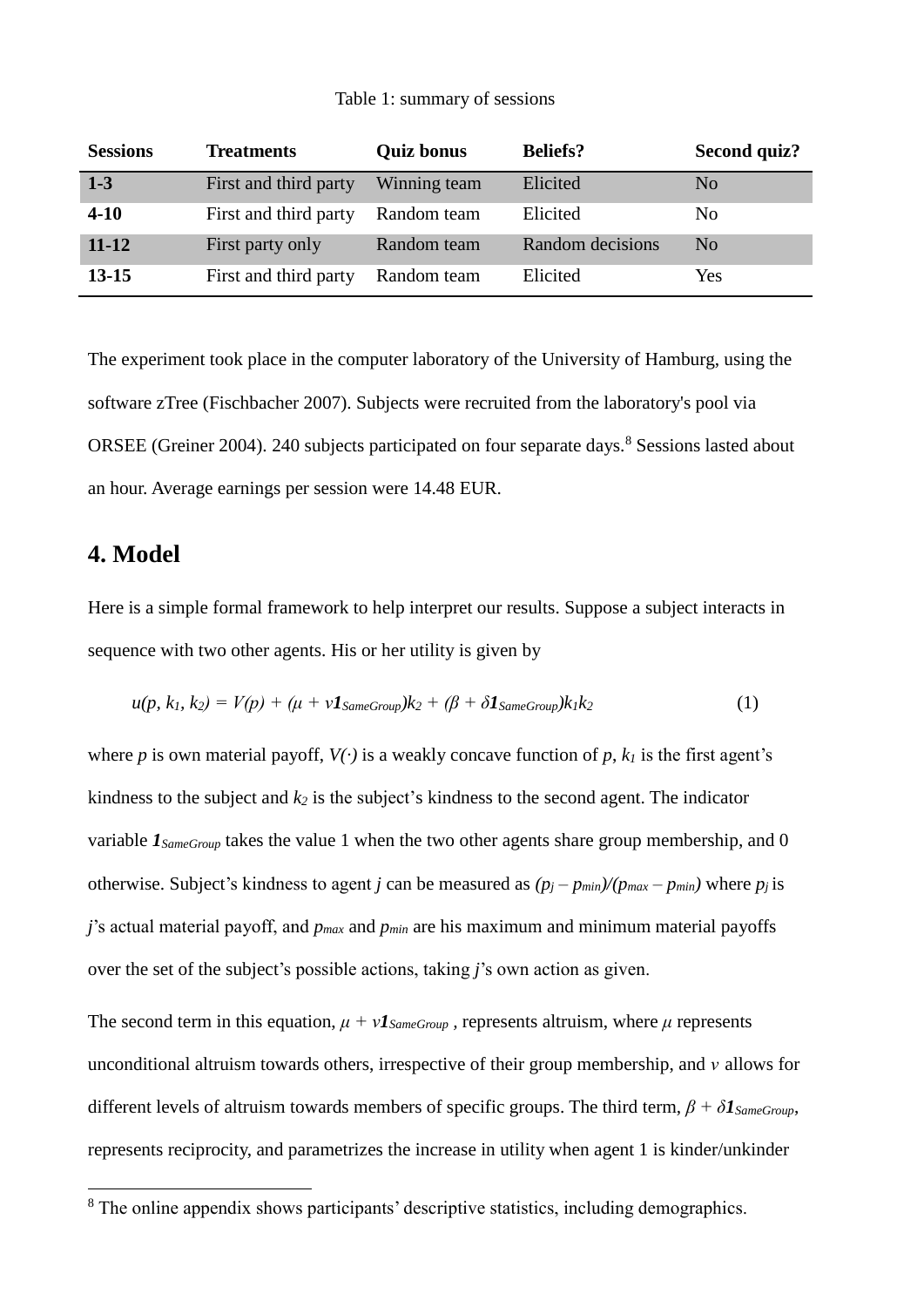to the subject *and* the subject is kinder/unkinder to agent 2. This specification is similar to Rabin (1993). More complex representations of kindness and reciprocity are plausible. For example, kindness might depend on a comparison between the actions of the other agent and of the subject. However, the approach above has the advantage of simplicity and clarity.

*β* represents the baseline level of generalized reciprocity for two other agents who are not in the same group. Our parameter of interest is  $\delta$ . This measures the increase in reciprocity when agents 1 and 2 are in the same group: that is, the level of group reciprocity. We expect that  $\delta$  > 0. Group reciprocity on behalf of a third party can be analysed in this framework by letting *k<sup>1</sup>* be the first agent's kindness to another player, as observed by the subject.

## **5. Results**

Our estimation is based on equation (1). Let *P1 take* be the amount taken out of the common fund by participant P1 in the first PGG, whose choice is observed by the subject. *Second round take* is the amount taken by the subject out of the common fund in the second PGG, when playing against P2. Then  $k_1 = (1 - P1$  take/50) and  $k_2 = (1 - Second$  *round take/50*). Using a quadratic for material welfare  $V(p)$ , and taking the first order condition, gives:

Second round take = 
$$
\alpha + \beta Pl
$$
 take +  $\gamma$  Same group +  $\delta$  Same group × *Pl* take (2)

where  $\beta$  and  $\delta$  are the reciprocity coefficients defined in (1) above.<sup>9</sup>

Our first result is:

<u>.</u>

**Result 1:** There is significant evidence of first party group reciprocity across all sessions, and within random bonus sessions, but not within winner bonus sessions.

To give a sense of Result 1, Figure 3 plots *P1 take* against *Second round take* in first party

<sup>&</sup>lt;sup>9</sup> A derivation is in the online appendix.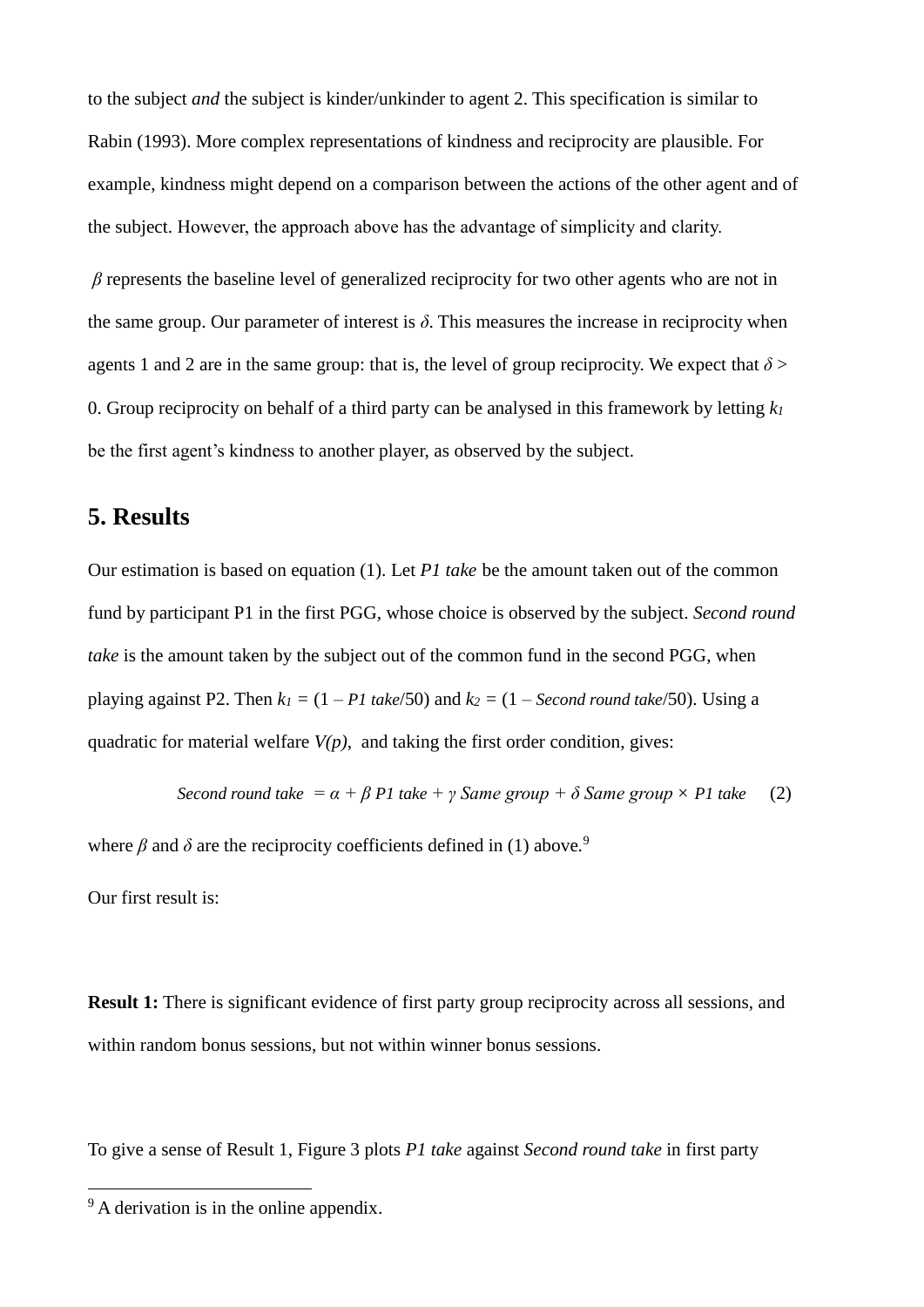treatments during random bonus sessions. The slope of the lines gives the correlation between P1's behaviour in the first PGG, and the subject's behaviour when playing P2 in the second PGG. This slope was roughly doubled when P1 and P2 were from the same group. Differences are largest when P1 took either 0 or 50 from the common fund: between them, these categories account for slightly more than 50% of observations.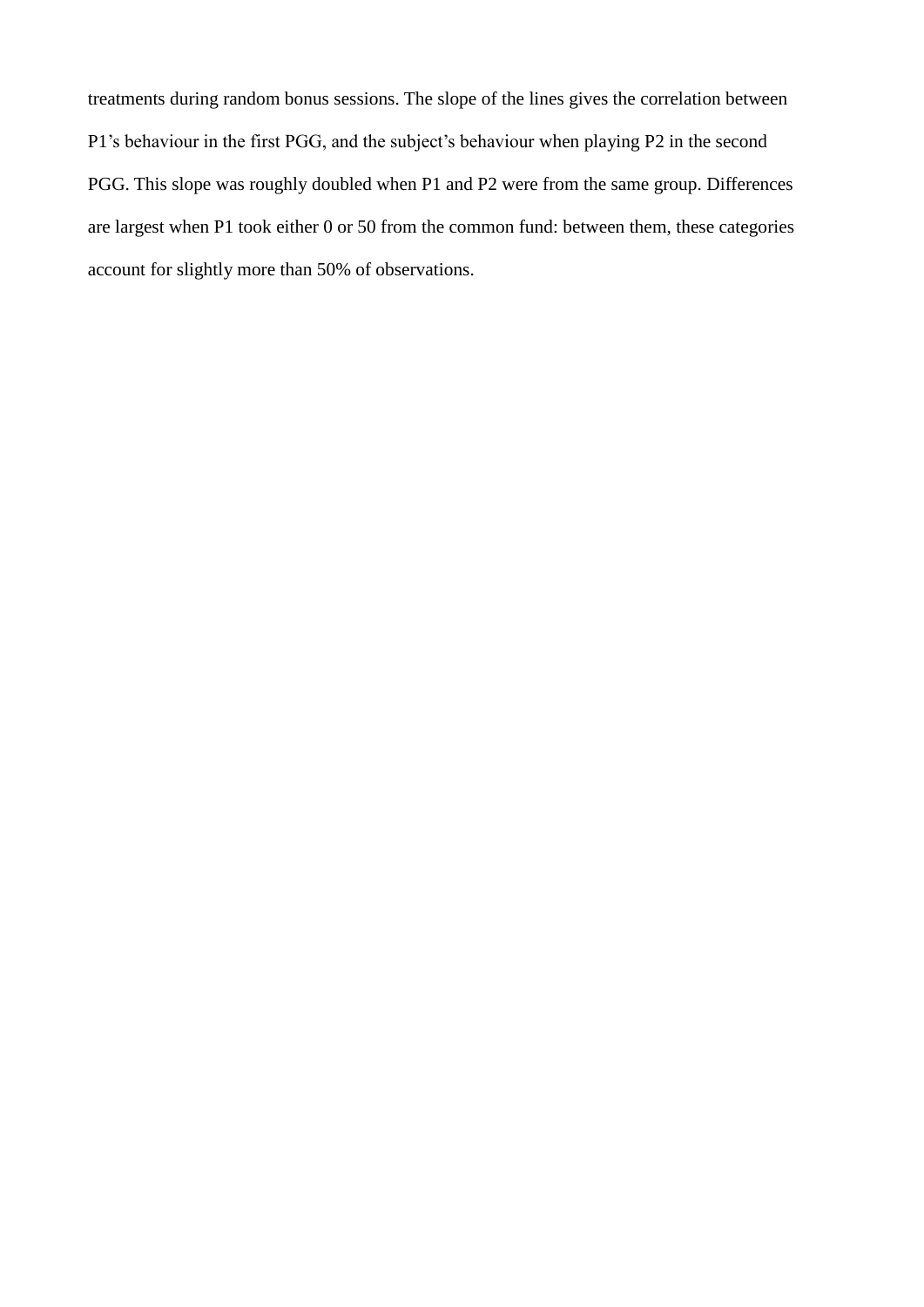

Figure 3: The X axis shows the amount taken from the common fund in the first round PGG, by the subject's partner P1. The Y axis shows the average amount taken from the common fund in the second round PGG by the subject, against P2. The dashed line shows *first party/different group* treatments. The solid line shows *first party/same group* treatments. Only random bonus sessions are plotted. Bars show  $\pm 1$  s.d. + p < 0.10; \*\* p < 0.01.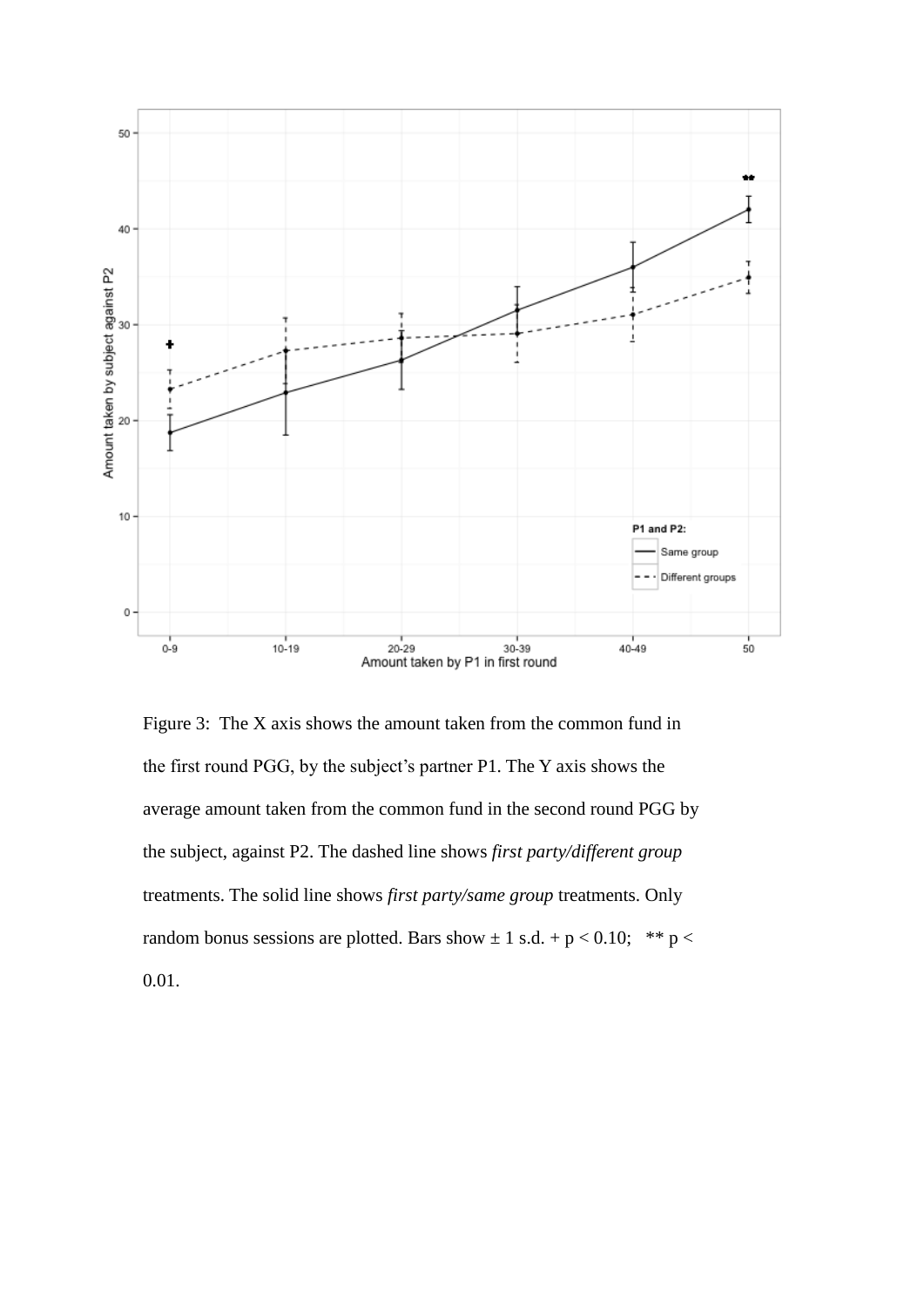Subjects' choices within a session may not be independent. As a conservative test of significance, we estimate  $\beta$  and  $\beta + \delta$  in equation (2) separately for each session, and treat them as a single matched pair of observations. Within first party treatments,  $\beta + \delta$  was higher than  $\beta$ in 11 out of 12 random bonus sessions, but in no winner bonus sessions. A signed-rank test on the matched pairs rejects the null that  $\delta = 0$  over all sessions at  $p = 0.0353$  (two-sided), and over random bonus sessions only at  $p = 0.00928$  (two-sided).

We confirm Result 1 in an individual-level regression. Table 2 estimates equation (2) for first party treatments. Column 1 pools data from all sessions, columns 2 and 3 use random and winner bonus sessions respectively. Regressions include dummy variables for periods and for subjects (i.e. fixed effects). Standard errors are clustered at individual level. The coefficient on *P1 take* is not significantly different from zero: in other words, there is no evidence for generalized reciprocity. By contrast, the  $\delta$  coefficient on *P1 take*  $\times$  *Same group* is always positive. It is significant in random bonus sessions and across all sessions, but not in winner bonus sessions. These results are robust to alternative specifications.<sup>10</sup>

1

 $10$  These include removing the fixed effects; using session-rather than individual-clustered standard errors; adding controls for the history of play; and running Tobit regressions.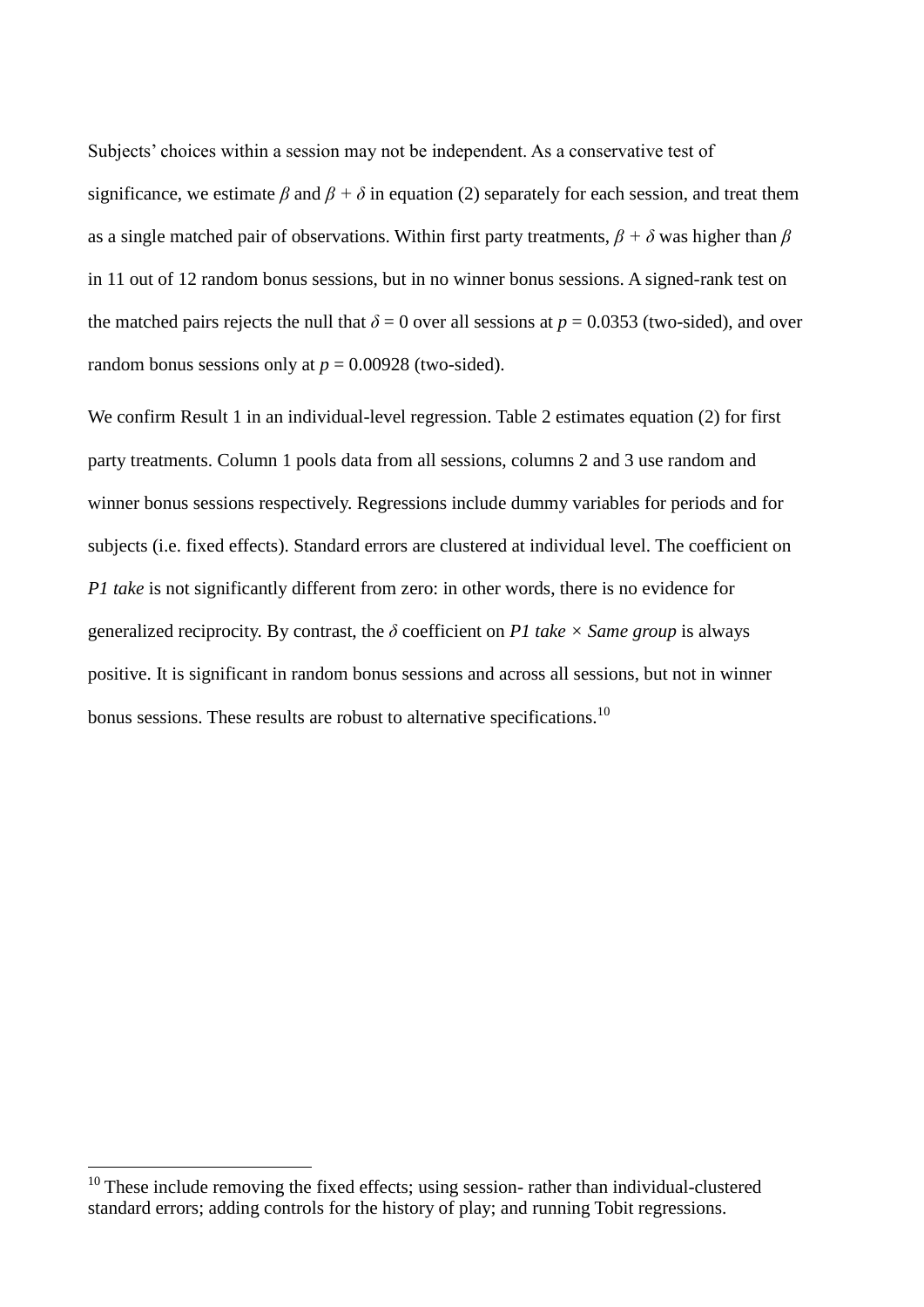Table 2: Estimates of group reciprocity, first party treatments. The dependent variable is the amount taken by subjects against P2 in round 2 of the PGG. +  $p < 0.10$ ; \*  $p < 0.05$ ;  $p < 0.01$ ; \*\*\* p < 0.001. Standard errors clustered by subject.

|                                          | $\left(1\right)$ | (2)                                                                           | (3)         |
|------------------------------------------|------------------|-------------------------------------------------------------------------------|-------------|
| P1 take $(\beta)$                        | 0.0289           | 0.0287                                                                        | $-0.0107$   |
|                                          | (0.0348)         | (0.0386)                                                                      | (0.0801)    |
| Same group $(\gamma)$                    | $-4.08$          | $-3.94$                                                                       | $-5.94$     |
|                                          | $(1.59)$ *       | $(1.75)$ *                                                                    | (4.13)      |
| P1 take $\times$ Same group ( $\delta$ ) | 0.179            | 0.185                                                                         | 0.202       |
|                                          | $(0.0474)$ ***   | $(0.0525)$ ***                                                                | $(0.112) +$ |
| Model                                    | Linear           | Linear                                                                        | Linear      |
| Controls                                 |                  | Indiv. and period dummies Indiv. and period dummies Indiv. and period dummies |             |
| N                                        | 1024             | 832                                                                           | 192         |
| N indiv.                                 | 240              | 192                                                                           | 48          |
| Adj. R2                                  | 0.0322           | 0.0353                                                                        | 0.0228      |

Our second result is a null one:

**Result 2:** Subjects showed no third party group reciprocity in either winner or random bonus sessions.

In third party treatments,  $\beta + \delta$  was higher than  $\beta$  in 7 out of 10 random bonus sessions and 2 out of 3 winner bonus sessions ( $p = 0.216$ , two-sided, over all sessions).

Table 3 estimates equation (2) for third party treatments. *P1 take × Same group* has a small effect. The effect is weakly significant in winner bonus sessions, but this is not robust to alternative specifications.

Thus, we did not find evidence for third party group reciprocity. One explanation is that third party group reciprocity may require both a perception of outgroup entitativity, and strong identification with one's own group. With a stronger group treatment, group reciprocity and ingroup altruism could combine to create third party group reciprocity. Alternatively, our design may have led subjects to focus on their own first-round public goods game, treating feedback from the other pair's game as less salient. We see this as an important topic for future research, since the scope of real-world conflicts often expands when third parties are drawn into existing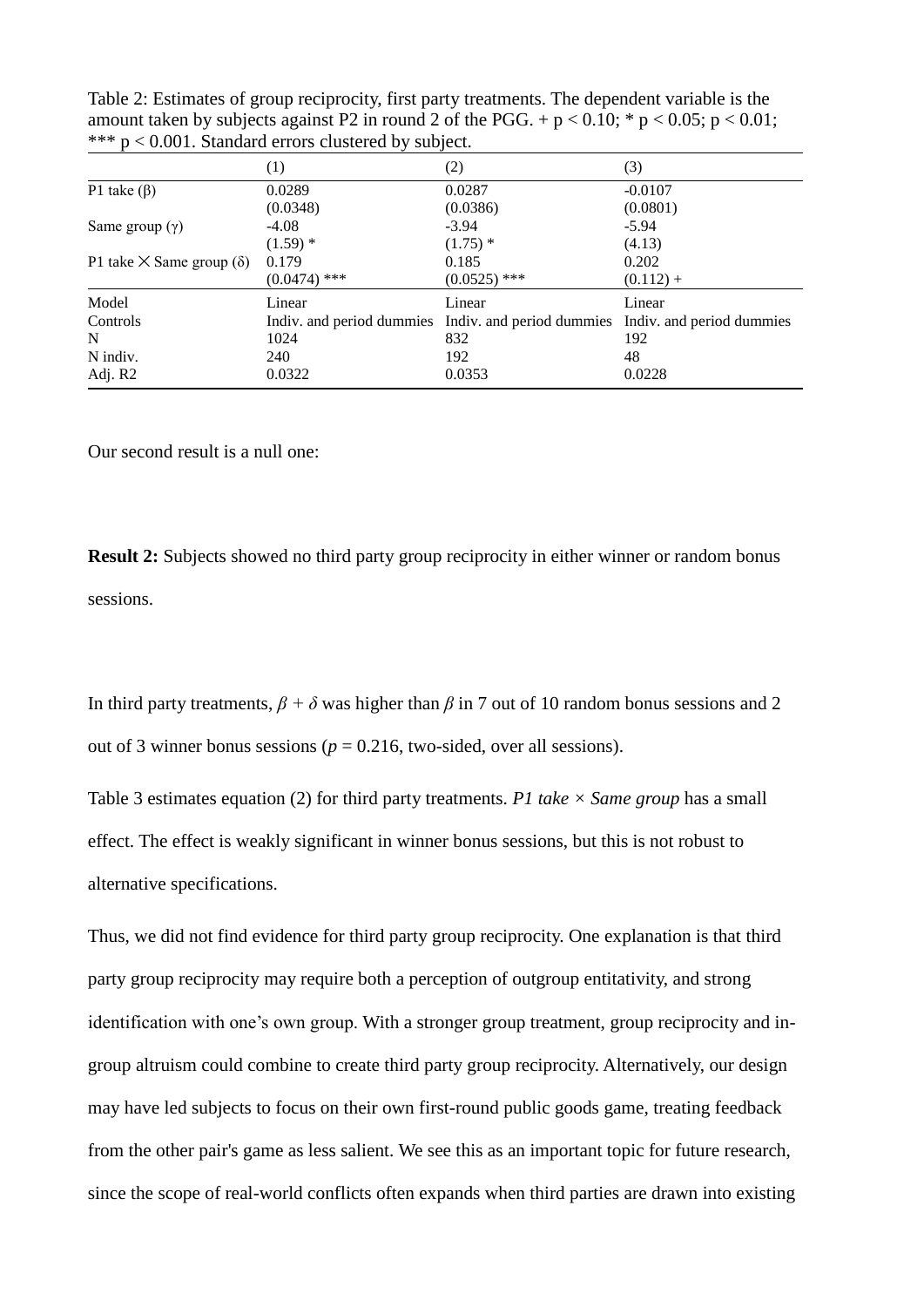disputes.

Table 3: Estimates of group reciprocity, third party treatments. The dependent variable is the amount taken by subjects against P2 in round 2 of the PGG. +  $p < 0.10$ ; \*  $p < 0.05$ ;  $p < 0.01$ ; \*\*\* p < 0.001. Standard errors clustered by subject.

|                                          | $\left(1\right)$ | (2)                                                 | (3)                       |
|------------------------------------------|------------------|-----------------------------------------------------|---------------------------|
| P1 take $(\beta)$                        | 0.0641           | 0.0711                                              | $-0.00448$                |
|                                          | (0.0407)         | (0.0477)                                            | (0.0759)                  |
| Same group $(\gamma)$                    | $-0.914$         | 0.257                                               | $-8.25$                   |
|                                          | (1.82)           | (2.12)                                              | $(3.77)$ *                |
| P1 take $\times$ Same group ( $\delta$ ) | 0.0666           | 0.0366                                              | 0.205                     |
|                                          | (0.0536)         | (0.0629)                                            | $(0.108) +$               |
| Model                                    | Linear           | Linear                                              | Linear                    |
| Controls                                 |                  | Indiv. and period dummies Indiv. and period dummies | Indiv. and period dummies |
| N                                        | 832              | 640                                                 | 192                       |
| N indiv.                                 | 208              | 160                                                 | 48                        |
| Adj. R2                                  | 0.0157           | 0.012                                               | 0.0407                    |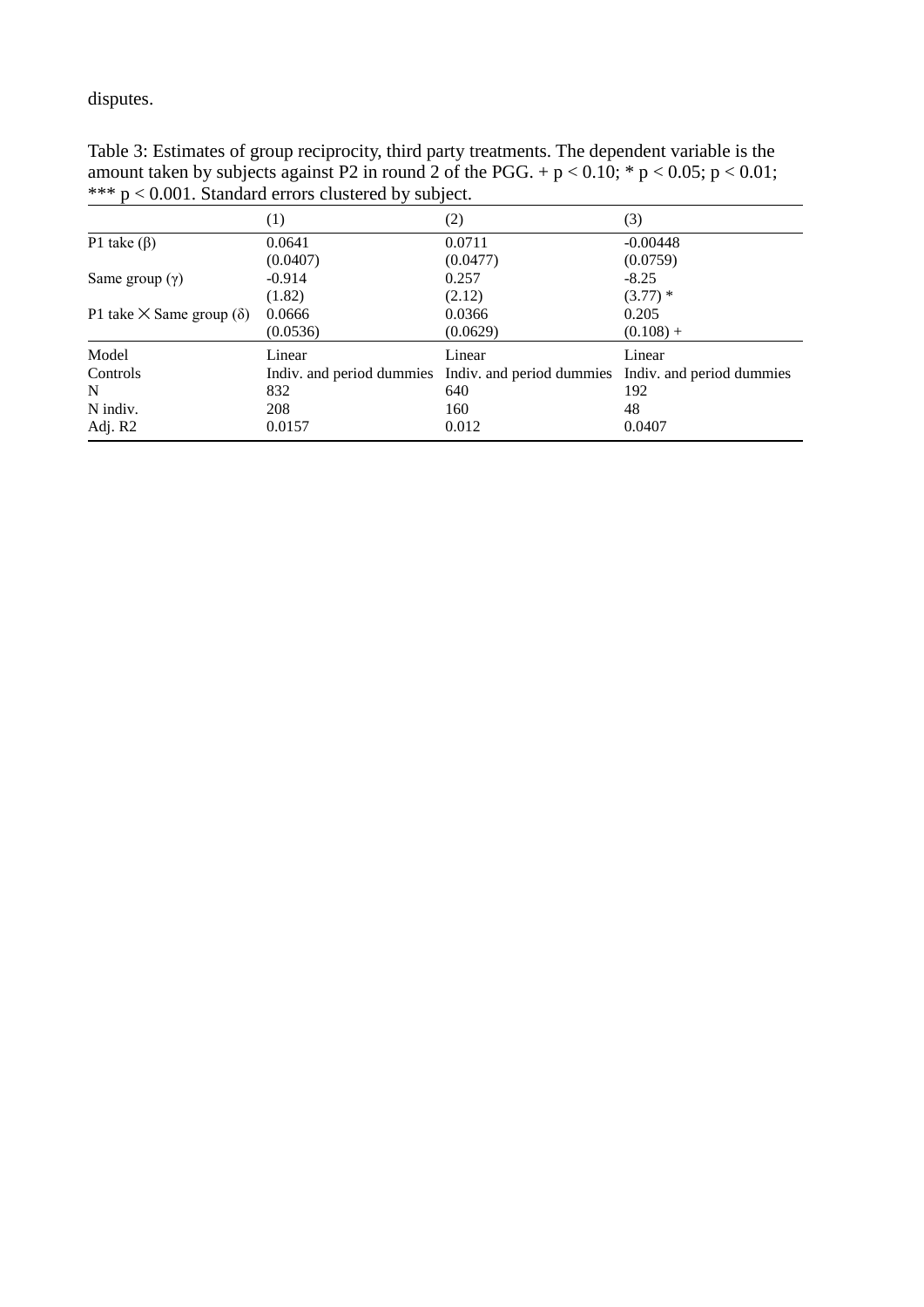Next, we look at correlates of group reciprocity, focusing on first party treatments in random bonus sessions. First, we test the hypothesis that group reciprocity is linked to perceptions of unfairness. Our post-quiz questionnaire included a 1-5 Likert scale "Did you feel that the quiz was fair?" Figure 4 shows the distribution of answers, by session type. Answers were less positive in random bonus sessions (Goodman and Kruskal's gamma, *p* = 0.072). This difference may explain why we observe group reciprocity in random bonus sessions only. We can also test the hypothesis more directly.

**Result 3:** Subjects who perceived the quiz as unfair displayed more group reciprocity.

Column 1 of Table 4 interacts equation (2) with a dummy variable *Fair*, which is 1 if the subject perceived the quiz as fair or very fair. The coefficient on *P1* take  $\times$  *Same group*  $\times$  *Fair* is negative and significant at the 10% level, and the summed coefficient is not significantly different from zero. Subjects who perceived the quiz as unfair were about two-and-a-half times more group-reciprocal  $(0.271 \text{ versus } 0.271 - 0.174 = 0.097)$ .<sup>11</sup>

Our next result concerns expectations. Observing P1's actions might change the subject's expectations about other members of P1's group, including the subject's second round partner P2. Subjects might then behave differently to P2 because of these expectations, rather than because they directly wished to harm other members of P1's group. This would be a kind of statistical discrimination (Arrow 1972).<sup>12</sup> Alternatively, group reciprocity may be "taste based": subjects simply want to harm co-group-members of someone who has harmed them.

1

 $<sup>11</sup>$  This is within random bonus sessions only. Results are similar in winner bonus sessions.</sup> Controlling for fairness perceptions reduces, but does not eliminate, the difference between sessions.

 $12$  In fact, there were no significant correlations within groups.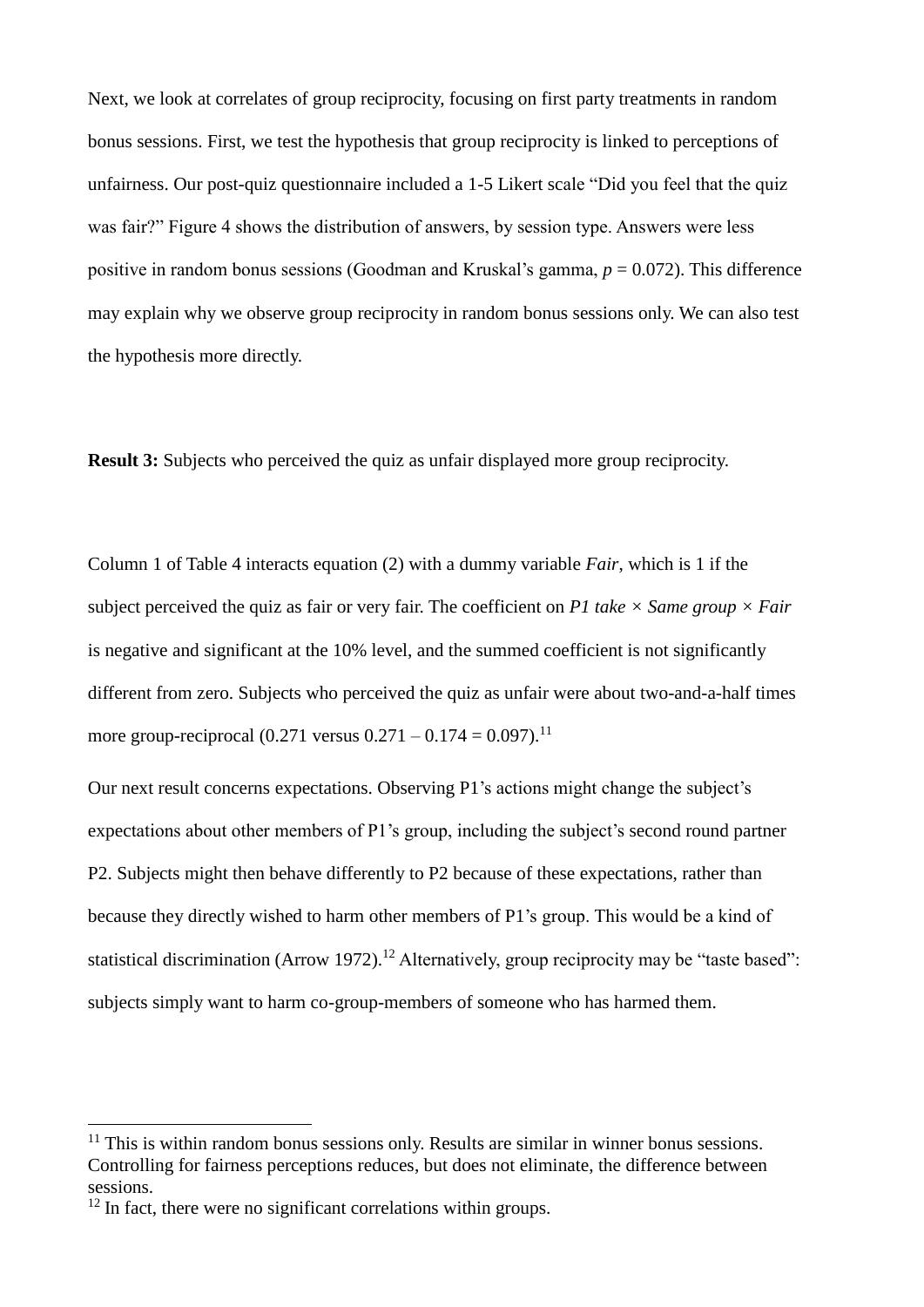

Figure 4: Histogram of perceived fairness in random and winner bonus sessions (1 = "very unfair",  $5 =$  "very fair")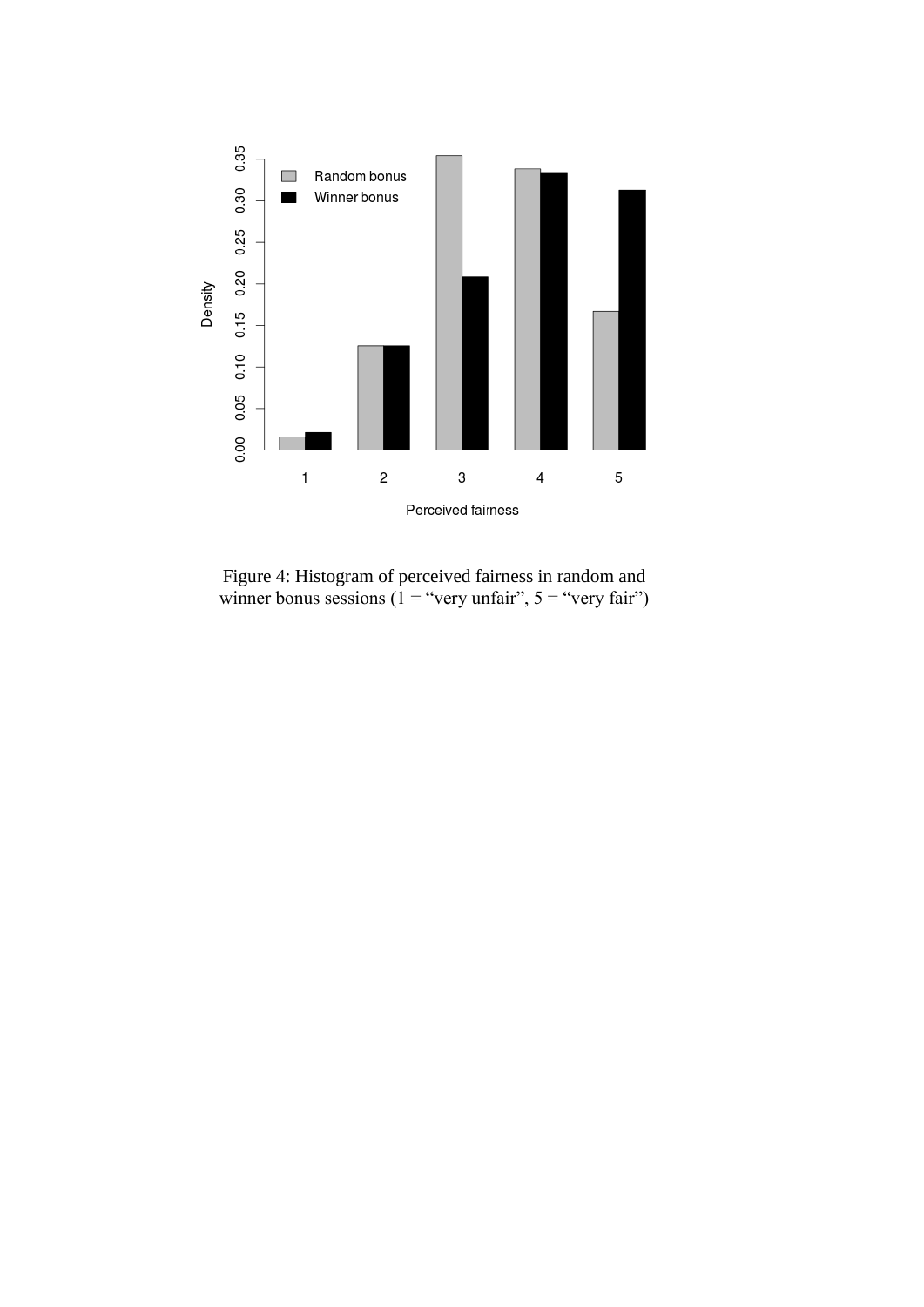**Result 4:** Group reciprocity remained significant after controlling for subjects' expectations of their second round partners' choices.

In repetitions 2 and 7 of sessions 1-10 and 13-15, we elicited subjects' *Expectations* about their second round partner's choice. These were incentivized by a payment based on the difference between the guess and the true amount taken by the partner. Column 2 of Table 4 adds *Expectations* to the basic regression. To increase efficiency, we multiply impute *Expectations* for repetitions where it was not elicited.<sup>13</sup> Since the missingness of *Expectations* is wholly determined by the repetition number, it is "missing at random" with respect to *Expectations* once repetitions are controlled for, so that multiple imputation will be unbiased. Multiple imputation was done with the Amelia II software.<sup>14</sup> *Expectations* is highly significant, and the coefficient on *P1 take × Same group* shrinks by about a third. However, it remains significant. We also used another way to control for the effect of expectations. In each repetition of sessions 11 and 12, one player's second round take was determined randomly, by a computerized draw

from the uniform distribution on  $\{0, \ldots, 50\}$ .<sup>15</sup> Their second round partners knew this, and both partners were paid as normal. Subjects' expectations about P2's play ought not to be affected by P1's play when P2's play is randomly determined. Column 3 of Table 4 interacts equation (2) with a dummy variable *P2 random*. The coefficient on *P1 take*  $\times$  *Same group*  $\times$  *P2 random* is actually positive, although the summed coefficient is imprecisely estimated.

Overall, both expectations and preferences seem to matter for group reciprocity. However, we

1

<sup>&</sup>lt;sup>13</sup> If we do not multiply impute *Expectations*, we lose all repetitions other than 2 and 7. Results on repetitions 2 and 7 alone are insignificant whether or not *Expectations* are included. <sup>14</sup> *Expectations* was imputed from the following variables: first round amount taken by participant F, first and second round amounts taken by the subject and his/her own round 1 and round 2 partners, lags of these amounts from the previous repetition; amount the subject last saw taken by a participant from the same colour group as the current partner; a quadratic in repetition (from 1 to 8), and treatment dummies.

 $15$  To gather more information, these sessions only included first party treatments, with two repetitions of each color treatment.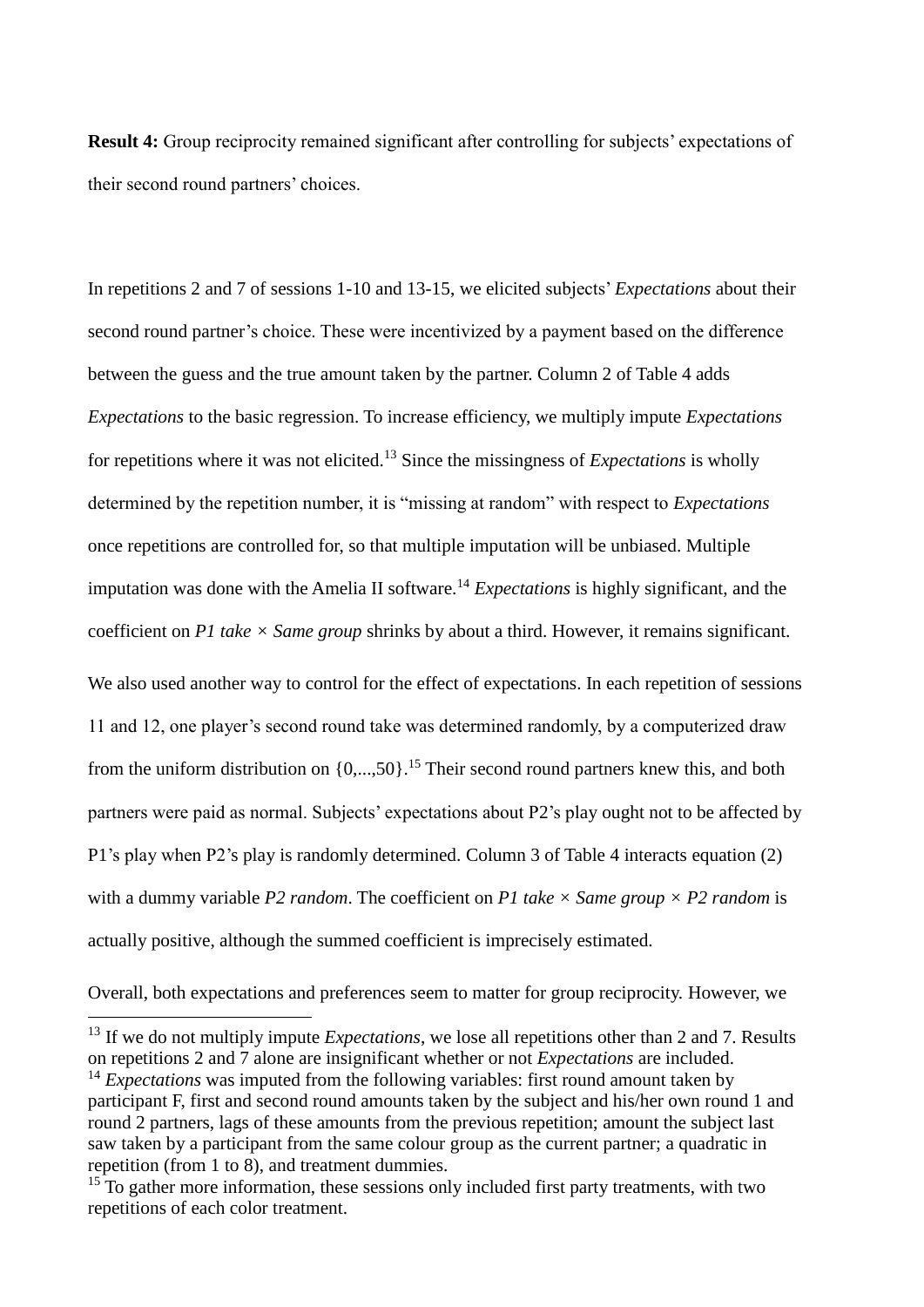caution that in our setup, controlling for expectations is intrinsically hard. Ideally, this could be done in a one-shot experiment.

We argue that group reciprocity can be motivated by fairness concerns. To test this another way, we examine whether, in random bonus sessions, more group reciprocity is displayed towards members of the team that won the random bonus. Column 4 of table 4 interacts equation (2) with a dummy for if the round 2 partner is a *Bonus winner*. The interaction term *P1 take × Same group*  $\times$  *Bonus winner* is positive, but not significant. However, our results vary with the regression specification, and we are not confident that we can definitively answer this question, so we do not report a result.

Lastly we examine how identity concerns relate to intergroup reciprocity. Social Identity Theory (SIT) holds that individuals support their group, and discriminate against other groups, in order to protect the self-esteem they derive from their social identity as a group member. If revenge is a form of group discrimination, SIT would predict that subjects with the strongest ingroup identity will be most likely to take group revenge. Our final questionnaire included standard measures of group identity. Subjects indicated their level of agreement on a 7-point Likert scale to two statements: "I felt commited to my group" and "Members of the green/orange/purple/brown group worked well together as a team". We sum answers to these to create the variable *Group ID*. We found:

**Result 5**: Subjects with higher levels of in-group identification showed higher levels of group reciprocity.

Column 5 of Table 4 interacts equation (2) with *Group ID*. The interaction term *P1 take ×*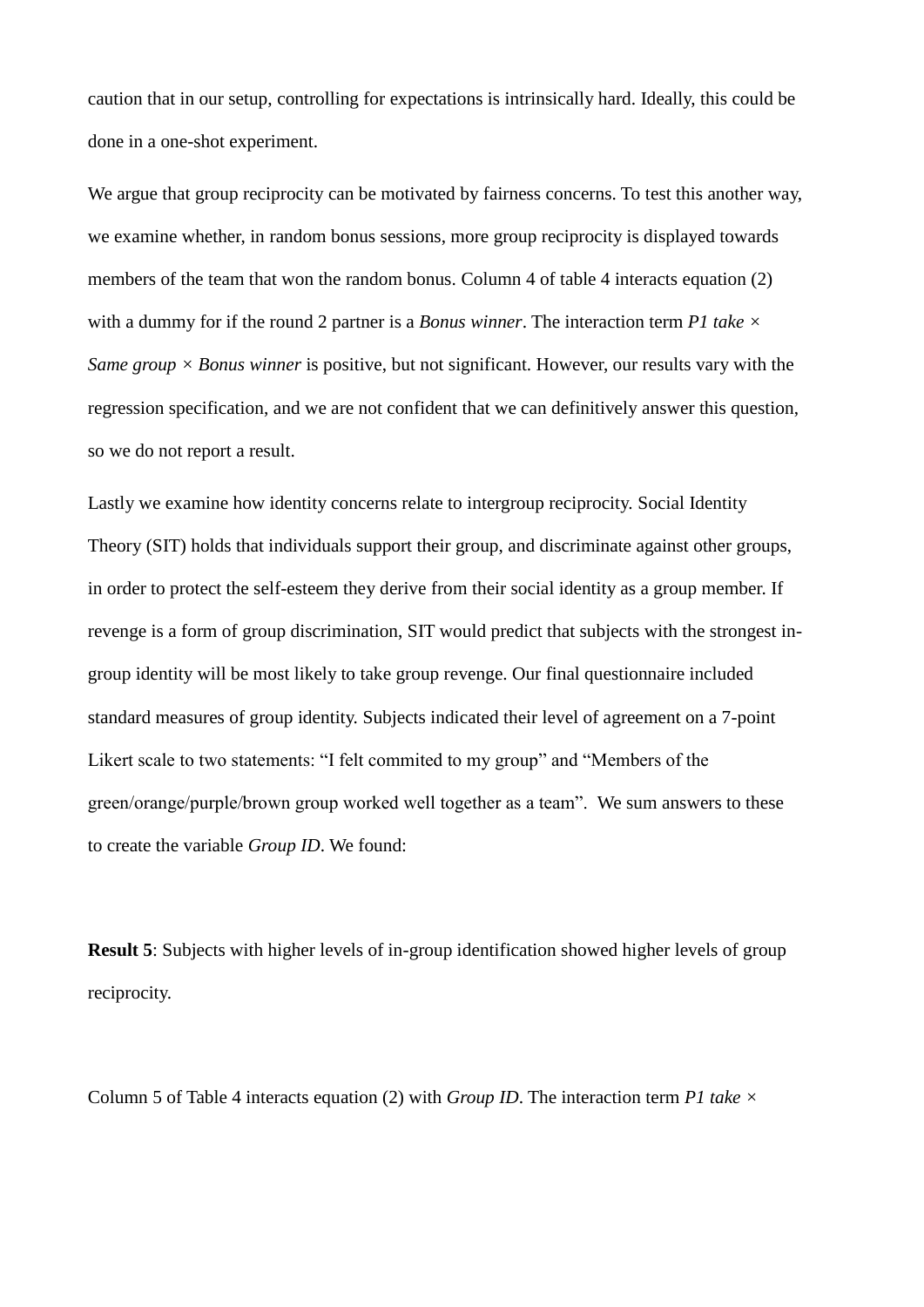*Same group*  $\times$  *Group ID* is significant at the 5% level.<sup>16</sup>

1

<sup>&</sup>lt;sup>16</sup> A pooled linear regression without fixed effects also gives a significant result at 5%. A Tobit model and a linear regression model including controls for the history of play did not reach significance, although the coefficients had the same signs.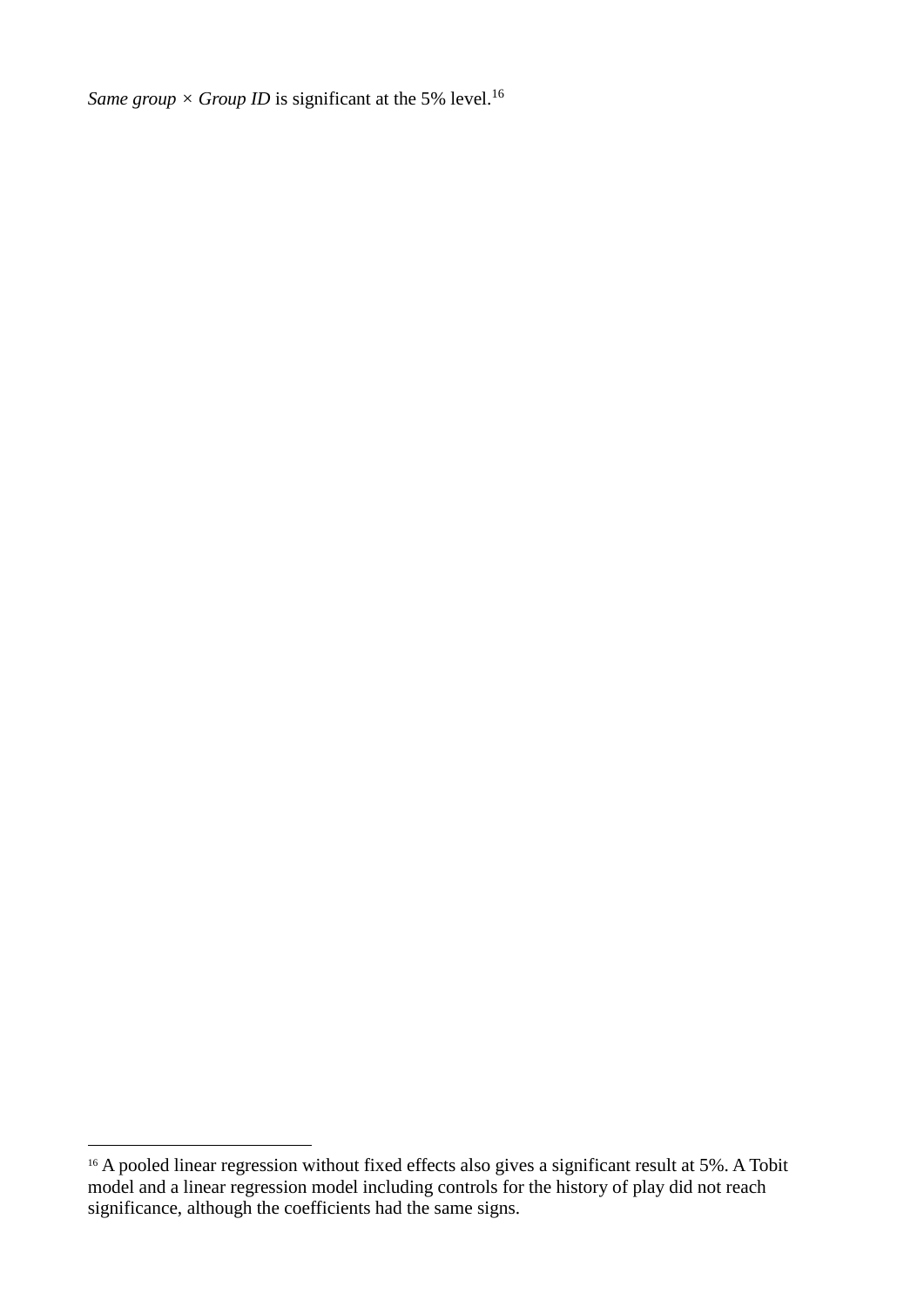Table 4: Estimates of group reciprocity, first party treatments, random bonus sessions.

Dependent variable: amount taken by subjects in the round 2 PGG. Robust standard errors clustered by individual in parentheses. + p < 0.10; \* p < 0.05; p < 0.01; \*\*\* p < 0.001.

|                                                   | (1)                      | (2)                                | (3)                                                 | (4)                  | (5)                                                 |
|---------------------------------------------------|--------------------------|------------------------------------|-----------------------------------------------------|----------------------|-----------------------------------------------------|
| P1 take $(\beta)$                                 | $-0.0363$                | $-0.0526$                          | 0.0433                                              | 0.0505               | 0.0322                                              |
|                                                   | (0.055)                  | (0.0414)                           | (0.0399)                                            | (0.0442)             | (0.0384)                                            |
| Same group $(\gamma)$                             | $-5.39$                  | $-3.57$                            | $-3.7$                                              | $-4.2$               | $-3.49$                                             |
|                                                   | $(2.57)$ *               | $(1.62)$ *                         | $(1.82)$ *                                          | $(2.01)$ *           | $(1.75)$ *                                          |
| P1 take $\times$ Same group ( $\delta$ )          | 0.271                    | 0.129                              | 0.18                                                | 0.147                | 0.179                                               |
|                                                   | $(0.0758)$ ***           | $(0.0468)$ **                      | $(0.0542)$ ***                                      | $(0.0603)$ *         | $(0.0525)$ ***                                      |
| P1 take × Fair                                    | 0.134                    | $-\, -$                            | $-\, -$                                             | $- -$                | $-\, -$                                             |
|                                                   | $(0.0771) +$             |                                    |                                                     |                      |                                                     |
| Same group × Fair                                 | 2.73                     | $\qquad \qquad -$                  | $-\,-$                                              | $-\, -$              | $-\,-$                                              |
|                                                   | (3.52)                   |                                    |                                                     |                      |                                                     |
| P1 take $\times$ Same group $\times$ Fair         | $-0.174$                 | $-\, -$                            | $\hspace{0.05cm} -\hspace{0.05cm} -\hspace{0.05cm}$ | $-$                  |                                                     |
|                                                   | $(0.105) +$              |                                    |                                                     |                      |                                                     |
| Expectations                                      | --                       | 0.628                              | $-\,-$                                              | $-\, -$              | $-$                                                 |
|                                                   |                          | $(0.0535)$ ***                     |                                                     |                      |                                                     |
| P <sub>2</sub> random                             | $-$                      | $-\, -$                            | 8.41                                                | $-\, -$              | $\hspace{0.05cm} -\hspace{0.05cm} -\hspace{0.05cm}$ |
|                                                   |                          |                                    | (5.17)                                              |                      |                                                     |
| P1 take $\times$ P2 random                        | $-$                      | $-\, -$                            | $-0.206$                                            | --                   | $-\,-$                                              |
|                                                   |                          |                                    | (0.143)                                             |                      |                                                     |
| Same group $\times$ P2 random                     | $\qquad \qquad -$        | $\qquad \qquad -$                  | $-4.47$                                             | $-\, -$              | $-\,-$                                              |
|                                                   |                          |                                    | (6.45)                                              |                      |                                                     |
| P1 take $\times$ Same group $\times$ P2 random -- |                          | $-$                                | 0.0947                                              | $-\,-$               |                                                     |
|                                                   |                          |                                    | (0.19)                                              |                      |                                                     |
| Bonus winner                                      | $\qquad \qquad -$        | $\qquad \qquad -$                  | $-\,-$                                              | $-2.23$              | $\overline{\phantom{m}}$                            |
|                                                   |                          |                                    |                                                     | (3.16)               |                                                     |
| F take $\times$ Bonus winner                      | $-$                      | $-$                                | $-$                                                 | $-0.0659$            | $-$                                                 |
|                                                   |                          |                                    |                                                     | (0.087)              |                                                     |
| Same group × Bonus winner                         | $-$                      |                                    | $\hspace{0.05cm} -\hspace{0.05cm} -\hspace{0.05cm}$ | 1.11                 |                                                     |
|                                                   |                          |                                    |                                                     | (4.27)               |                                                     |
| F take $\times$ Same group $\times$ Bonus         |                          |                                    |                                                     | 0.141                | --                                                  |
| winner                                            |                          |                                    |                                                     |                      |                                                     |
|                                                   |                          |                                    |                                                     | (0.119)              |                                                     |
| P1 take $\times$ Group ID                         |                          |                                    |                                                     |                      | $-0.02$                                             |
|                                                   |                          |                                    |                                                     |                      | (0.0163)                                            |
| Same group × Group ID                             | --                       | $-\, -$                            | $-\,-$                                              |                      | $-1.9$                                              |
|                                                   |                          |                                    |                                                     |                      | $(0.767)$ *                                         |
| P1 take $\times$ Same group $\times$ Group ID     | $\overline{\phantom{a}}$ |                                    |                                                     |                      | 0.0572                                              |
|                                                   |                          |                                    |                                                     |                      | $(0.0231)$ *                                        |
| Model                                             | Linear                   | Linear with multiple<br>imputation | Linear                                              | Linear               | Linear                                              |
| Controls                                          | Period and indiv. FE     | Period and indiv. FE               | Period and indiv.<br>3                              | Period and indiv. FE | Period and indiv. FE                                |
| ${\bf N}$                                         | 832                      | 832                                | 832                                                 | 832                  | 832                                                 |
| N indiv.                                          | 192                      | 192                                | 192                                                 | 192                  | 192                                                 |
| Adj. R2                                           | 0.0404                   | 0.217                              | 0.0387                                              | $-0.252$             | 0.0431                                              |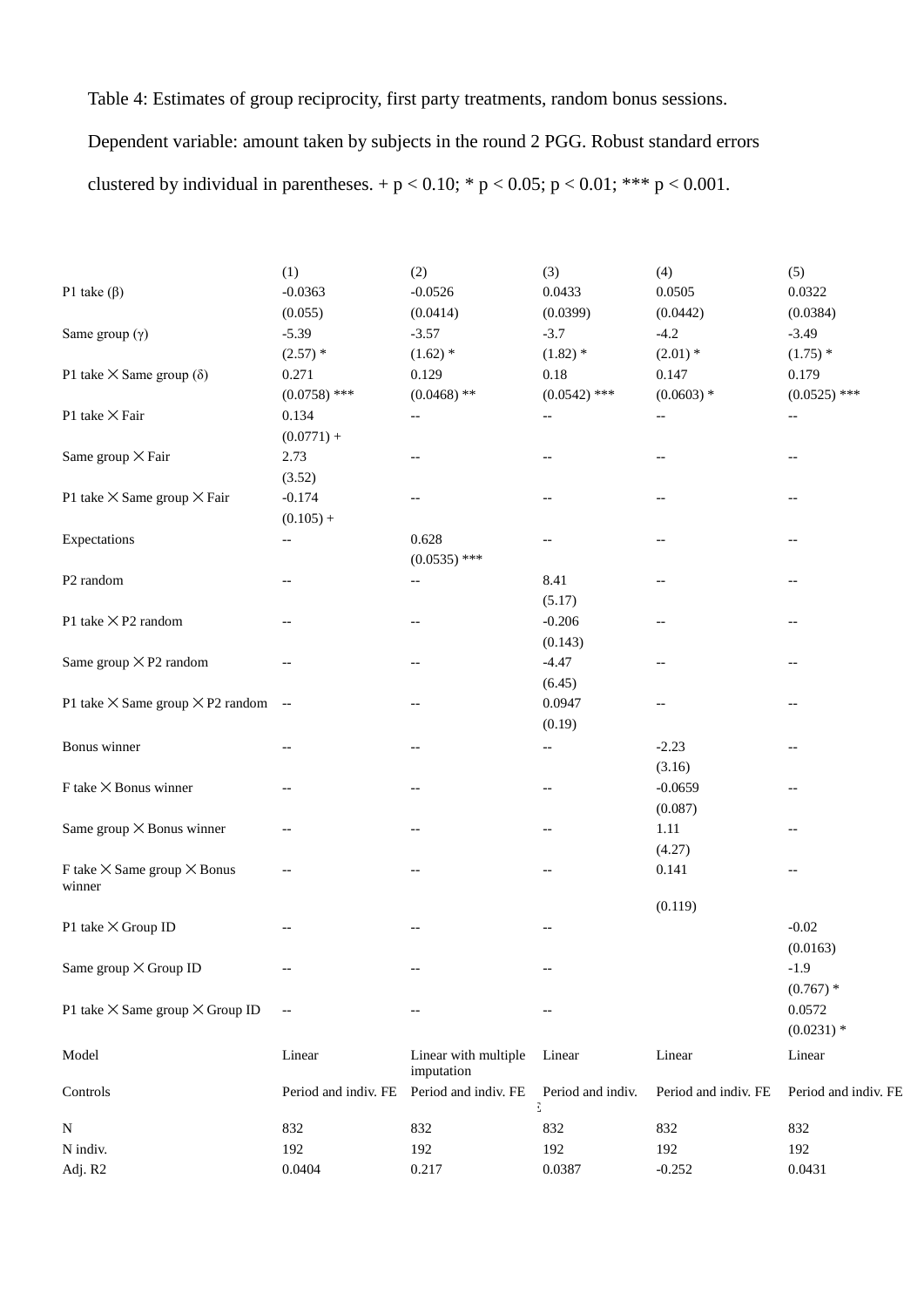## **6. Conclusion**

Our experiment reproduced intergroup revenge in a controlled laboratory setting. When subjects were harmed in a public goods game, they reciprocated the same way against other people in their partner's group, but not against members of a control group.

Although subjects' behaviour appears to be reciprocal, other explanations are also possible, such as a desire to equalize payoffs with members of a specific outgroup. This is analogous to possible interpretations of ultimatum game behaviour (Güth et al. 1982; Falk et al. 2003). More research is needed to understand the motivations behind the choices observed here.

Much existing experimental work examines short or one-shot games (Fershtman and Gneezy 2001; Chen and Li 2009; Habyarimana et al. 2009; cf. Bornhorst et al. 2010). Subjects begin an interaction with a predetermined or experimentally induced level of in-group bias, which affects their choices. Our paper complements this approach by examining intergroup dynamics. For instance, many conflicts are driven by cycles of revenge, in which bystanders are harmed for their fellow group members' actions. Some observers blame not deep intergroup hatreds but self-interested politicians and hired thugs (Brass 1997; Kaufman 2001; cf. Glaeser 2005). Our results show that even absent these factors, humans may take revenge upon groups. But subjects only did so when there were *arbitrary* between-group inequalities, which were associated with lower perceptions of fairness.

We suggest three areas for future research. Firstly, experiment participants did not reciprocate for actions affecting other people, even other in-group members. Reciprocation by third parties may be important, because it causes conflict to spread. Stronger group identity treatments, or longer interactions, might lead to third party reciprocity.

Second, our experiment cannot tell us whether group reciprocity is innate or learned. Primates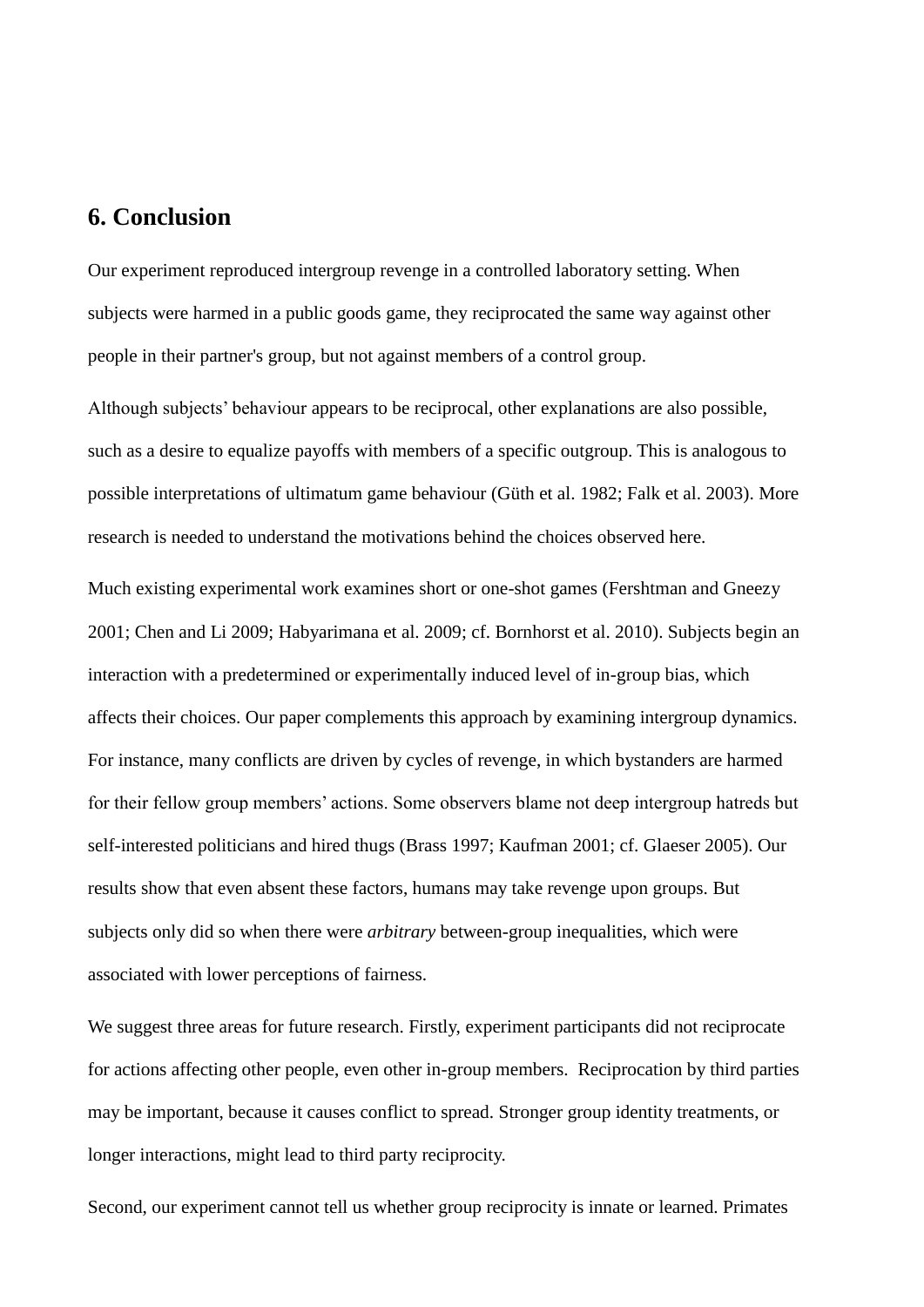appear to reciprocate against attackers' kin (Aureli at al. 1992), suggesting the former. But humans may also learn group reciprocity in response to strategic incentives (Chagnon 1988; Hardin 1995; Fearon and Laitin 1996).

Lastly, we know little about the connection between perceived unfairness and group behavior. We need to understand what contexts create intergroup resentment and how this psychology plays out in particular environments. In public economics, perceptions that certain groups act corruptly or manipulate the tax system may lead disadvantaged groups to behave noncooperatively, e.g. by evading taxes (cf. Alm and Torgler 2006); similarly, the introduction of "unfair" policies may damage intergroup cooperation. Ultimately, understanding intergroup dynamics could help policy-makers to manage them better and to forestall their worst effects.

# **Acknowledgements**

This work was supported by British Academy Small Research Grant SG101553. We thank Astrid Buba, Vittoria Levati, Werner Güth, Eva Steiger, Johannes Weisser, Ro'i Zultan, David Reinstein, Ryan McKay, Eva van den Broek, Shaun Hargreaves Heap, Brian Lickel, Arthur Lupia, Tore Ellingsen, Lorenz Goette, Alicia Melis, Michelle Brock, Catherine Scacco, Rafael Hortalla-Vallve, Nadine Chlass, Matthew Braham and seminar participants at the Max Planck Institute of Economics, University of Hamburg, University of Warwick, King's College London, University of East Anglia, NYU-CESS, IMEBE, ESA and THEEM for helpful comments; and the Max Planck Institute ESI group hiwis and administrative staff: Martin Beck, Nadine Erdmann, Adrian Liebtrau, Christian Williges, Christian Streubel, Claudia Zellmann and especially Christoph Göring.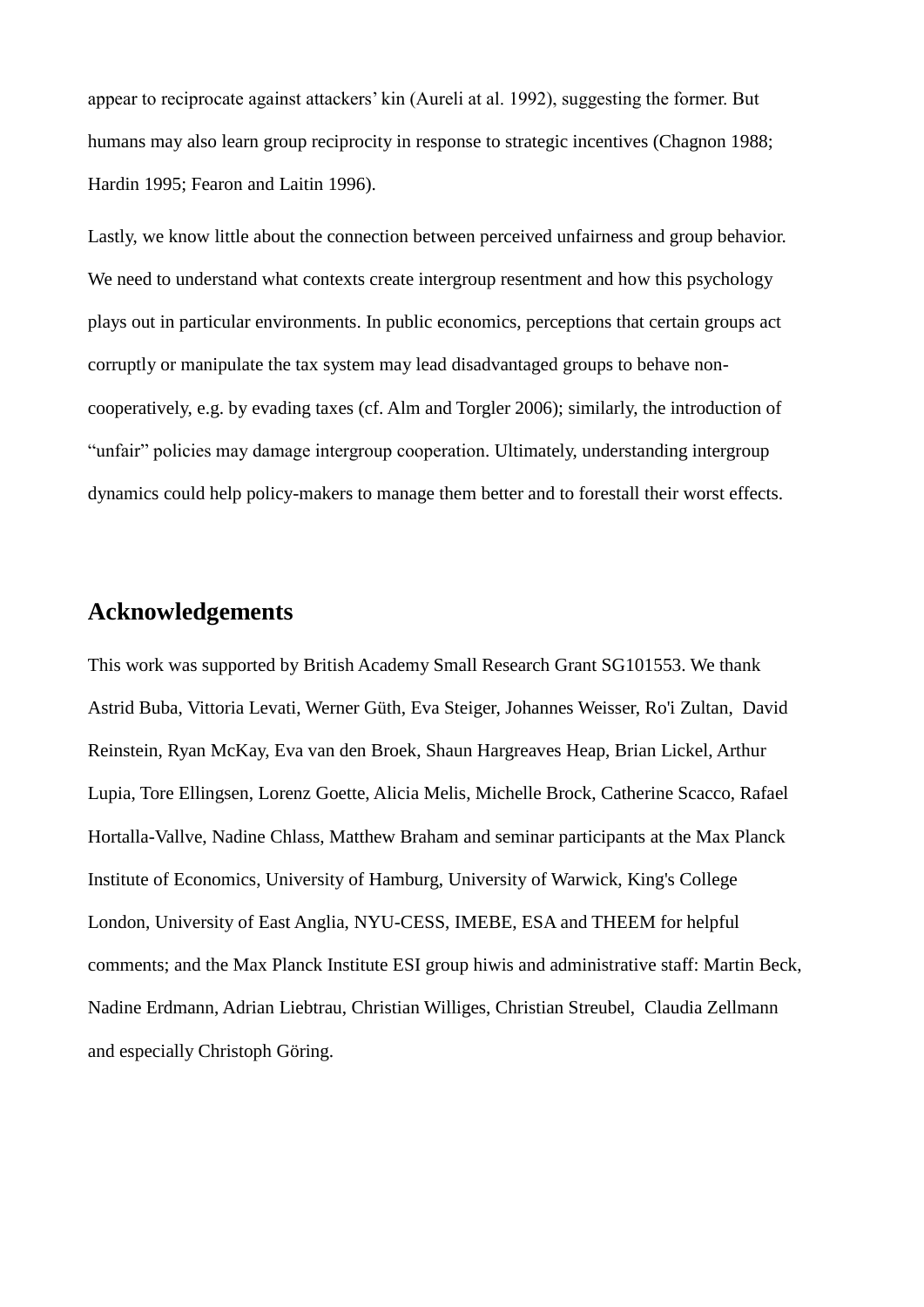# **References**

**Abbink, Klaus, Benedikt Herrmann.** 2009. "Pointless Vedettas."

[http://papers.ssrn.com/sol3/papers.cfm?abstract\\_id=1468452](http://papers.ssrn.com/sol3/papers.cfm?abstract_id=1468452)

**Akerlof, George A., and Rachel E. Kranton.** 2000. "Economics and Identity", *Quarterly Journal of Economics* 115(3): 715-753.

**Akerlof, George A., and Rachel E. Kranton.** 2005. "Identity and the Economics of Organizations." *Journal of Economic Perspectives* 19 (1): 9–32.

**Akerlof, George A., and Rachel E. Kranton.** 2010. *Identity Economics: How Our Identities Shape Our Work, Wages, and Well-Being*. Princeton University Press.

**Alm, James, and Benno Torgler.** 2006. "Cultural differences and tax morale in the United States and Europe." *Journal of Economic Psychology* 27: 224–246

**Arrow, Kenneth J.** 1972. "Some mathematical models of race discrimination in the labor market." *Racial discrimination in economic life*, pp.187–203.

**Arrow, Kenneth J.** 1998. "What Has Economics to Say About Racial Discrimination?" *The Journal of Economic Perspectives* 12 (2) (April 1): 91–100.

**Aureli, Filippo, Roberto Cozzolino, Carla Cordischi, and Stefano Scucchi.** 1992. "Kin-Oriented Redirection among Japanese Macaques: An Expression of a Revenge System?" *Animal Behaviour,* 44(2): 283–291.

**Baldwin, Kate, John D. Huber.** 2010. "Economic Versus Cultural Differences: Forms of Ethnic Diversity and Public Goods Provision," *American Political Science Review,* 104(4): 644-662.

**Bauerlein, Marc.** 2001. *Negrophobia: A Race Riot in Atlanta, 1906.* New York: Encounter Books.

**Ball, Sheryl, and Catherine C. Eckel.** 1998. "The Economic Value of Status." *Journal of Socio-Economics* 27(4): 495-514.

**Bernhard***,* **Helen, Urs Fischbacher, and Ernst Fehr.** 2006. "Parochial Altruism in Humans." *Nature* 442(7105): 912-915.

**Bornhorst, Fabian, Andrea Ichino, Oliver Kirchkamp, Karl H. Schlag, and Eyal Winter.** 2010. "Similarities and Differences When Building Trust: The Role of Cultures." *Experimental Economics* 13 (3): 260–283.

**Bornstein, Gary.** 1992. "The Free-rider Problem in Intergroup Conflicts over Step-level and Continuous Public Goods." *Journal of Personality and Social Psychology* 62 (4): 597.

**Bornstein, Gary.** 2003. "Intergroup Conflict: Individual, Group, and Collective Interests."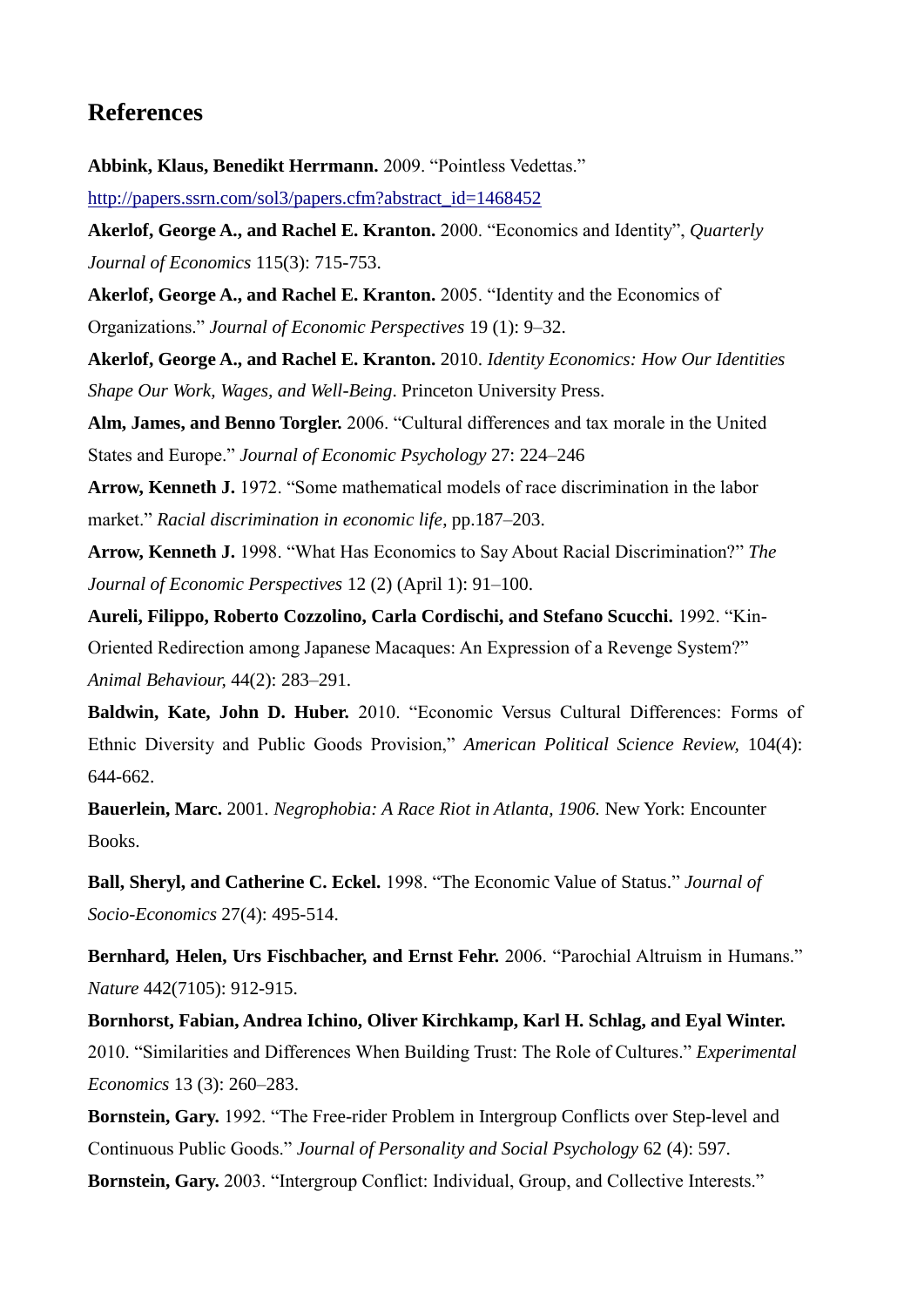*Personality and Social Psychology Review* 7 (2): 129–145.

**Brass, Paul R.** 1997. *Theft of an Idol: Text and Context in the Representation of Collective Violence.* Princeton, NJ: Princeton University Press.

**Brewer, Marilyn B.** 1999. The psychology of prejudice: Ingroup love and outgroup hate?. *Journal of Social Issues* 55 (3): 429-444.

**Cederman, Lars-Erik, Nils B. Weidmann, and Kristian S. Gleditsch.** 2011. "Horizontal Inequalities and Ethno-Nationalist Civil War: A Global Comparison." *American Political Science Review,* 105(3): 478-495.

**Chagnon, Napoleon A.** 1988. "Life Histories, Blood Revenge, and Warfare in a Tribal Population." *Science,* 239(4843): 985–992.

**Chen, Roy and Yan Chen**. 2011. "The Potential of Social Identity for Equilibrium Selection." *American Economic Review*, 101(6): 2562-2589.

**Chen, Yan and Sherry X. Li.** 2009. "Group Identity and Social Preferences." *American Economic Review,* 99(1): 431-457.

**Cherry, Todd L., Peter Frykblom, and Jason F. Shogren**. 2002. "Hardnose the Dictator." *American Economic Review* 92(4): 1218-1221.

**Currarini, Sergio and Friederike Mengel.** 2012. "Identity, Homophily and In-Group Bias." *FEEM Working Paper* 37.

**de Cremer, David and Mark van Vugt.** 1999. "Leadership in Social Dilemmas: The Effects of Group Identification on Collective Actions to Provide Public Goods." *Journal of Personality and Social Psychology*, 76(4): 587-599.

**Dufwenberg, Martin, Uri Gneezy, Werner Güth, and Eric Van Damme.** 2001. "Direct vs indirect reciprocity: an experiment." *Homo Oeconomicus* 18: 19-30.

**Falk, Armin, Ernst Fehr, and Urs Fischbacher.** 2003. "On the nature of fair behavior." Economic Inquiry 41(1): 20-26.

**Falk, Armin and Urs Fischbacher.** 2006. "A Theory of Reciprocity." *Games and Economic Behavior,* 54: 293-315.

**Fearon, James D. and David D. Laitin.** 1996. "Explaining Interethnic Cooperation." *American Political Science Review,* 90(4): 715-735.

**Fehr, Ernst and Simon Gächter.** 2000. "Cooperation and Punishment in Public Goods Experiments." *American Economic Review,* 90(4): 980-994.

**Fershtman, Chaim and Uri Gneezy.** 2001. "Discrimination in a Segmented Society: An Experimental Approach." *Quarterly Journal of Economics,* 116(1): 351–377.

**Fischbacher, Urs, Simon Gaechter and Ernst Fehr.** 2001. "Are people conditionally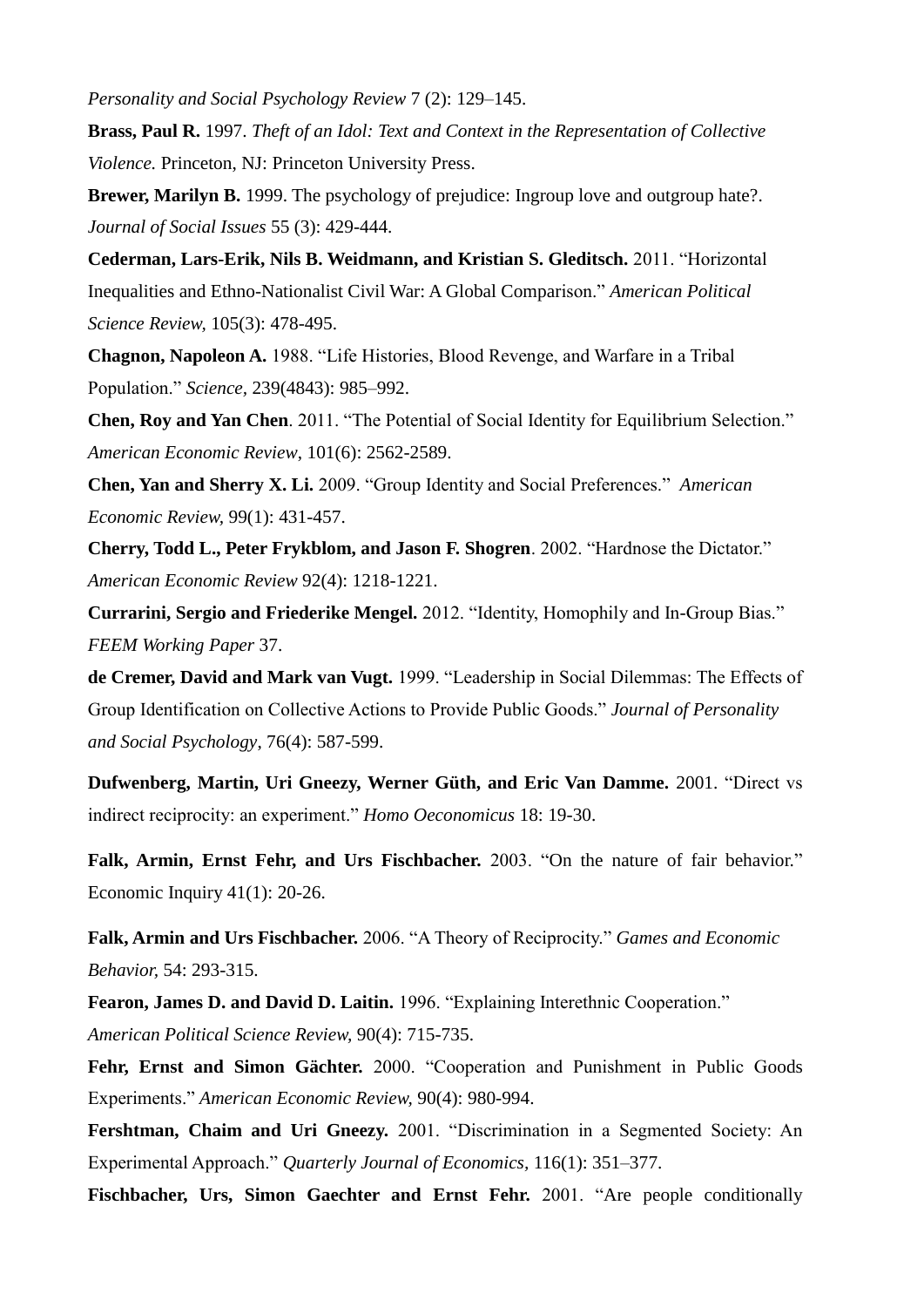cooperative? Evidence from a public goods experiment." Economics Letters, 71(3): 397-404. Fischbacher, Urs. 2007. "z-Tree: Zurich Toolbox for Ready-Made Economic Experiments." *Experimental Econics,* 10(2): 171-178.

**Gaertner, Samuel L., John F. Dovidio, Phyllis A. Anastasio, Betty A. Bachman, and Marcy C. Rust.** 1993. "The Common Ingroup Identity Model: Recategorization and the Reduction of Intergroup Bias." *European Review of Social Psychology,* 4(1): 1-26.

**Gaertner, Lowell, Jonathan Iuzzini, and Erin M. O'Mara.** 2008. "When Rejection by One Fosters Aggression Against Many: Multiple-Victim Aggression as a Consequence of Social Rejection and Perceived Groupness." *Journal of Experimental Social Psychology* 44: 958-970.

**Glaeser, Edward. L.** 2005. "The Political Economy of Hatred." *Quarterly Journal of Economics*, 120(1): 45–86.

**Goette, Lorenz, David Huffman, and Stephan Meier.** 2006. "The Impact of Group Membership on Cooperation and Norm Enforcement: Evidence using Random Assignment to Real Social Groups." *American Economic Review* 96(2): 212-216.

**Goldstein, Joshua S.** 2003. *War and Gender: How Gender Shapes the War System and Vice Versa.* Cambridge, MA: Cambridge University Press.

**Greiner, Ben.** 2004. "The Online Recruitment System ORSEE 2.0 – A Guide for the Organization of Experiments in Economics." *University of Cologne Working Papers Series in Economics,* 10.

**Greiner, Ben and Vittoria M. Levatti.** 2005. "Indirect Reciprocity in Cyclical Networks. An Experimental Study." *Journal of Economic Psychology* 26: 711-731.

**Guala, Francesco.** 2012. "Reciprocity: Weak or Strong? What Punishment Experiments Do (and Do Not) Demonstrate." *Behavioral and Brain Sciences*, 35(1): 1.

**Güth, Werner, Rolf Schmittberger, and Bernd Schwarze.** 1982. "An experimental analysis of ultimatum bargaining." Journal of Economic Behavior and Organization 3(4): 367-388.

**Habyarimana, James P., Macartan Humphreys, Daniel N. Posner, and Jeremy M. Weinstein.** 2009. *Coethnicity: Diversity and the Dilemmas of Collective Action,* New York: Russell Sage Foundation Publications.

**Hardin, Russel. 1995.** *One For All: The Logic of Group Conflict.* Princeton, NJ: Princeton University Press.

**Hargreaves-Heap, Shaun, and Daniel J. Zizzo.** 2009. "The Value of Groups." *American Economic Review*, 99(1): 295-323.

**Hoff, Karla, Mayuresh Kshetramade, and Ernst Fehr.** 2011. "Caste and Punishment: The Legacy of Caste Culture in Norm Enforcement." *The Economic Journal* 121 (556): F449–F475.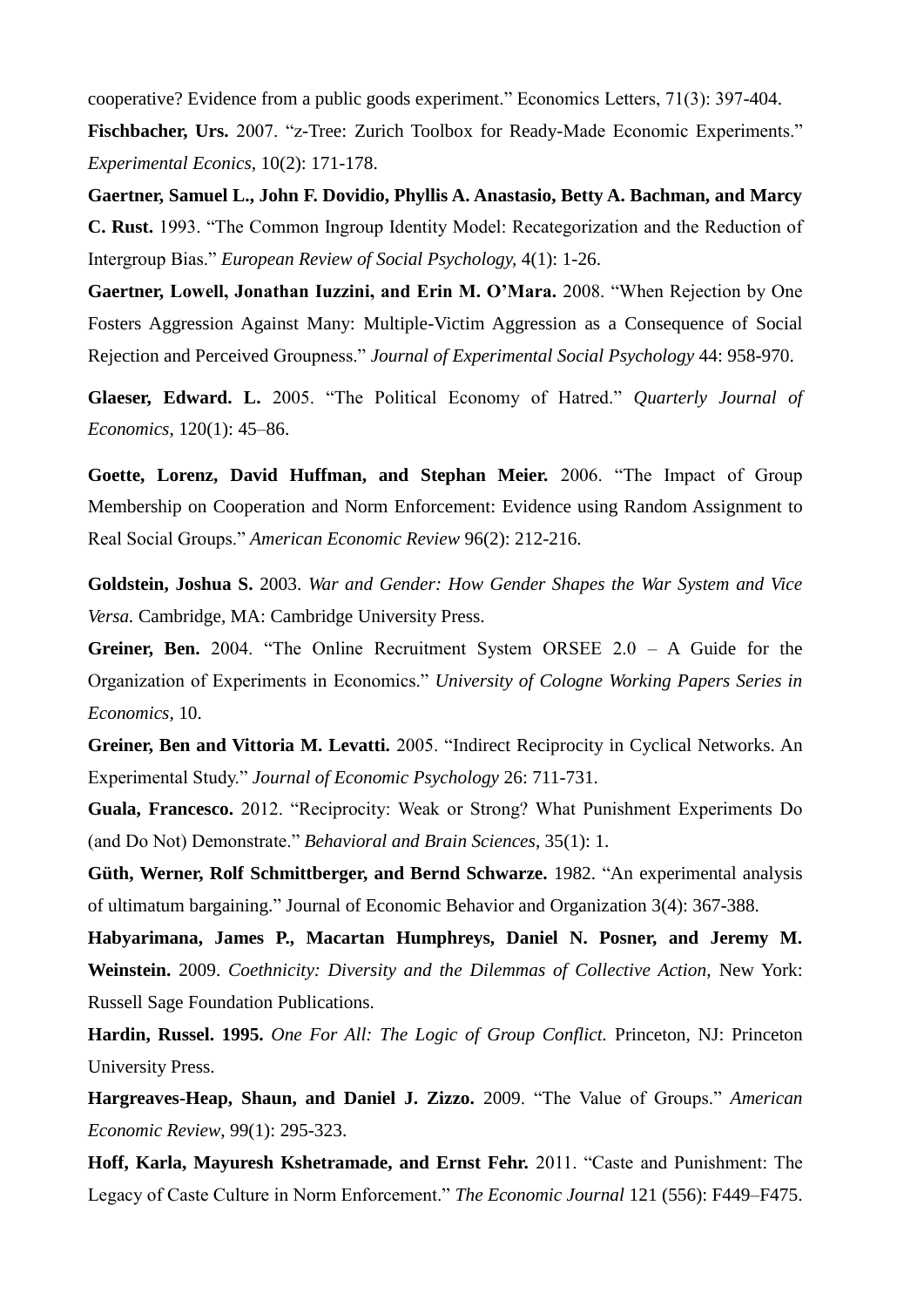**Honaker, James, Gary King, and Matthew Blackwell.** 2012. "Amelia II: A Program for Missing Data." *R package*.

**Horowitz, Donald N.** 1985. *Ethnic Groups in Conflict.* Berkeley: University of California Press.

**Horowitz, Donald N.** 2001. *The Deadly Ethnic Riot.* Berkeley: University of California Press.

**Kaufman, Stuart J.** 2001. *Modern Hatreds: The Symbolic Politics of Ethnic War.* Ithaca, NY: Cornell University Press.

**Keynes, John M.** 1922. *The Economic Consequences of the Peace*. Los Angeles, CA: IndoEuropean.

**Klein, Jill Gabrielle, and Richard Ettensoe.** 1999. "Consumer Animosity and Consumer Ethnocentrism." *Journal of International Consumer Marketing* 11 (4): 5–24.

**Leong, Siew Meng, Joseph A. Cote, Swee Hoon Ang, Soo Jiuan Tan, Kwon Jung, Ah Keng Kau, and Chanthika Pornpitakpan.** 2008. "Understanding Consumer Animosity in an International Crisis: Nature, Antecedents, and Consequences." *Journal of International Business Studies* 39(6): 996–1009.

**Lickel, Brian, Norman Miller, Douglas M. Stenstrom, Thomas F. Denson, and Toni Schmader.** 2006. "Vicarious Retribution: The Role of Collective Blame in Intergroup Aggression." *Personality and Social Psychology Review,* 10(2): 372-703.

**Mummendey, Amélie, Bernd Simon, Carsten Dietze, Melanie Grünert, Gabi Haeger, Sabine Kessler, Stephan Letgen, and Stefanie Schäferhoff.** 1992. "Categorization is Not Enough: Intergroup Discrimination in Negative Outcome Allocations." *Journal of Experimental Social Psychology*, 28: 125-144.

**Rabin, M.** 1993. "Incorporating fairness into game theory and economics." *American Economic Review,* 83(5):1 281-1302.

**Shayo, M., and A. Zussman.** 2011. "Judicial Ingroup Bias in the Shadow of Terrorism." *The Quarterly Journal of Economics* 126 (3): 1447–1484.

**Sherif, Muzafer, O. J. Harvey, B. Jack White, William R. Hood, and Carolyn W. Sherif.** 1961. *The Robbers Cave Experiment: Intergroup Conflict and Cooperation.* Scranton, PA: Wesleyan University Press.

**Sen, Amartya.** 2007. *Identity and Violence: The Illusion of Destiny*. W. W. Norton & Company. **Stenstrom, Douglas M., Brian Lickel, Thomas F. Denson, and Norman Miller.** 2008. The Roles of Ingroup Identification and Outgroup Entitativity in Intergroup Retribution. *Personality and Social Psychology Bulletin, 34:* 1570-1582.

**Tajfel, Henri, M. G. Billig, R. P. Bundy, and Claude Flament.** 1971. "Social Categorization